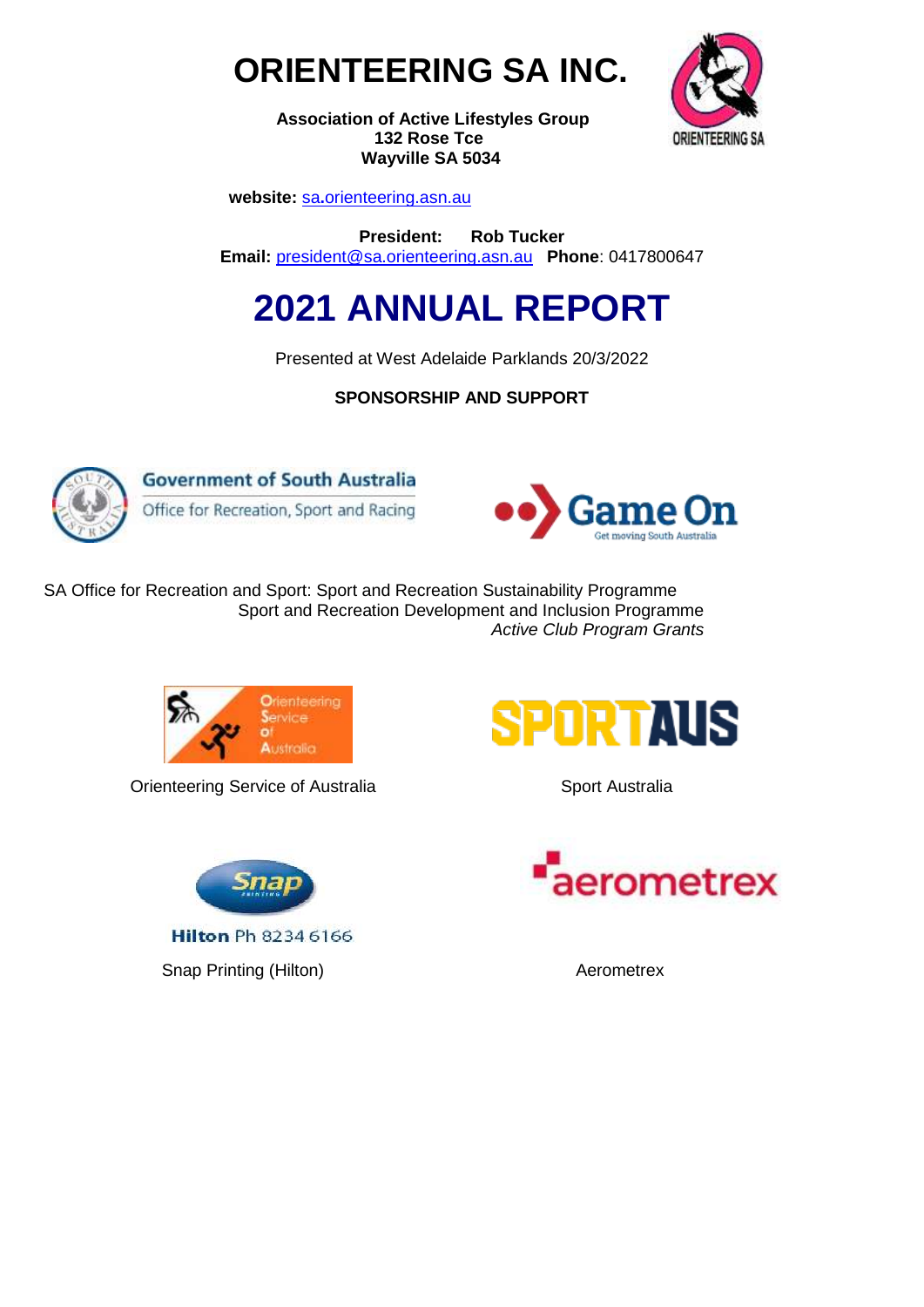## **2021 COUNCIL**

The Council, comprising the Management Committee and Club Delegates listed below, met on even numbered months to oversee the development and conduct of orienteering in South Australia. The Management Committee also met in the odd numbered months.

## **Management Committee**

President **Rob** Tucker **Secretary** Treasurer **Andrew Kennedy** Assistant Secretary **Fi** Pahor Technical Officer **Technical Officer Robin Uppill** Technical Officer (Mapping) **Adrian Uppill** Coaching Coordinator **Bridget Uppill** Schools Support Manager Zita Sankauskas Newsletter Editor **Frank Burden** IT Manager **Ken Thompson** MTBO Coordinator **Peter Mayer** 

## **Club Delegates**

Lincoln Orienteers **Bronwyn Saint** Onkaparinga Hills Orienteering Club Simon Uppill and Al Sankauskas Saltbush Orienteers Ken Thompson Tintookies Orienteers Erica Diment and Geoff Bennett Top End Orienteers Tjuringa Orienteers **Ben Cazzolato and Aylwin Lim** 

Publicity and Promotion Officer **Olivia Sprod and Leila Henderson** 

Wallaringa Orienteers Jenny Casanova and Tyson Hillyard (Proxy Peter Kreminski) Yalanga Orienteers **Gerry Velaitis and Leila Henderson** 

## **Other Orienteering SA positions in 2021:**

School Team Manager: Bridget Uppill Junior Arrows Coach/Manager Bridget Uppill Junior Arrows Asst. Coach Simon Uppill School Team Asst. Manager **Olivia Sprod** Southern Darts Coach: Erica Diment Southern Darts Deputy Coach Zita Sankauskas Southern Arrows Manager Bridget Uppill Southern Arrows Coach AO Editorial Contact ENEWS Editor Training Coordinator

Visiting Coach COVID Advisor

Web Administrators: Robin Uppill, Ken Thompson and Mark Overton State Selection Panel: Bridget Uppill (Chair), Simon Uppill, Olivia Sprod Simon Uppill Erica Diment Robyn Dose Bridget Uppill Evalin Brautigam

Peter Ashforth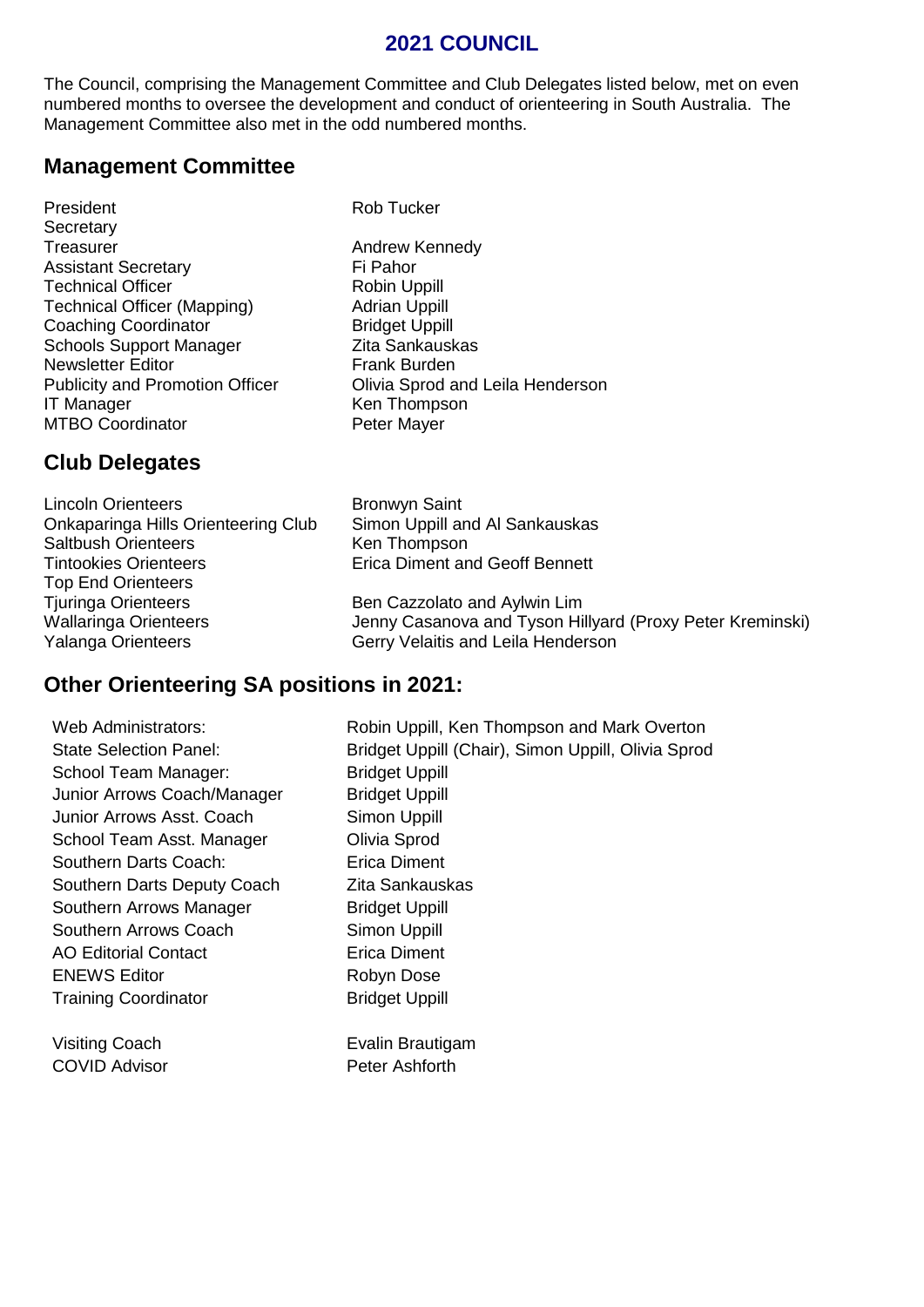## **PRESIDENT'S REPORT 2021**

This year has continued to be a challenge with COVID 19, especially considering changes in compliance requirements. OSA still recommends we follow SA Health guidelines, and in particular mask wearing at registration and finish areas.

Comprehensive details on all aspects of orienteering activities appear in this Report. We thank our US coach Evalin Brautigam for her work in running events and training sessions, and look forward to her return from the USA to continue the work later this year.

At the OSA presentations the very well deserving recipient of the John Hall Memorial Service Award was Alan Holland from Saltbush Orienteers. Congratulations to the Orienteer of the Year award winners, listed here in the Report. Course Planner of the Year was Tyson Hillyard for the Foot and MTBO courses at Belair NP. The Sue Millard Trophy was presented to the most improved junior orienteers: Gemma Burley and Remi Afnan.

We are indebted to the time and energy that members put into the sport every week as Controllers, Setters, Organisers and Coaches, the running of schools' clusters and many other activities. We also acknowledge the considerable time and rigor put into the mapping of areas for events and updating maps for changes in the landscape and standards.

In particular I would like to thank our Management Committee members; Fi Pahor - Secretary, Meredith Rasch - Assistant Secretary, Robin Uppill – a broad range of technical support and promotion, Andrew Kennedy – Treasurer, Bridget Uppill – Coaching, Leila Henderson– Newsletter Editor, Publicity and Promotion, Kay Haarsma and Peter Mayer – MTBO, Ken Thompson – IT Manager, and Zita Sankauskas – Schools Coordinator.

Listed on the inside cover are the many other people who play fundamental and important roles in the organisation of our sport. Then there are the club office bearers, and delegates to OSA Committee.

We continue to receive generous funding from the State and Federal Governments, and through Orienteering Australia.

#### **Rob Tucker - President**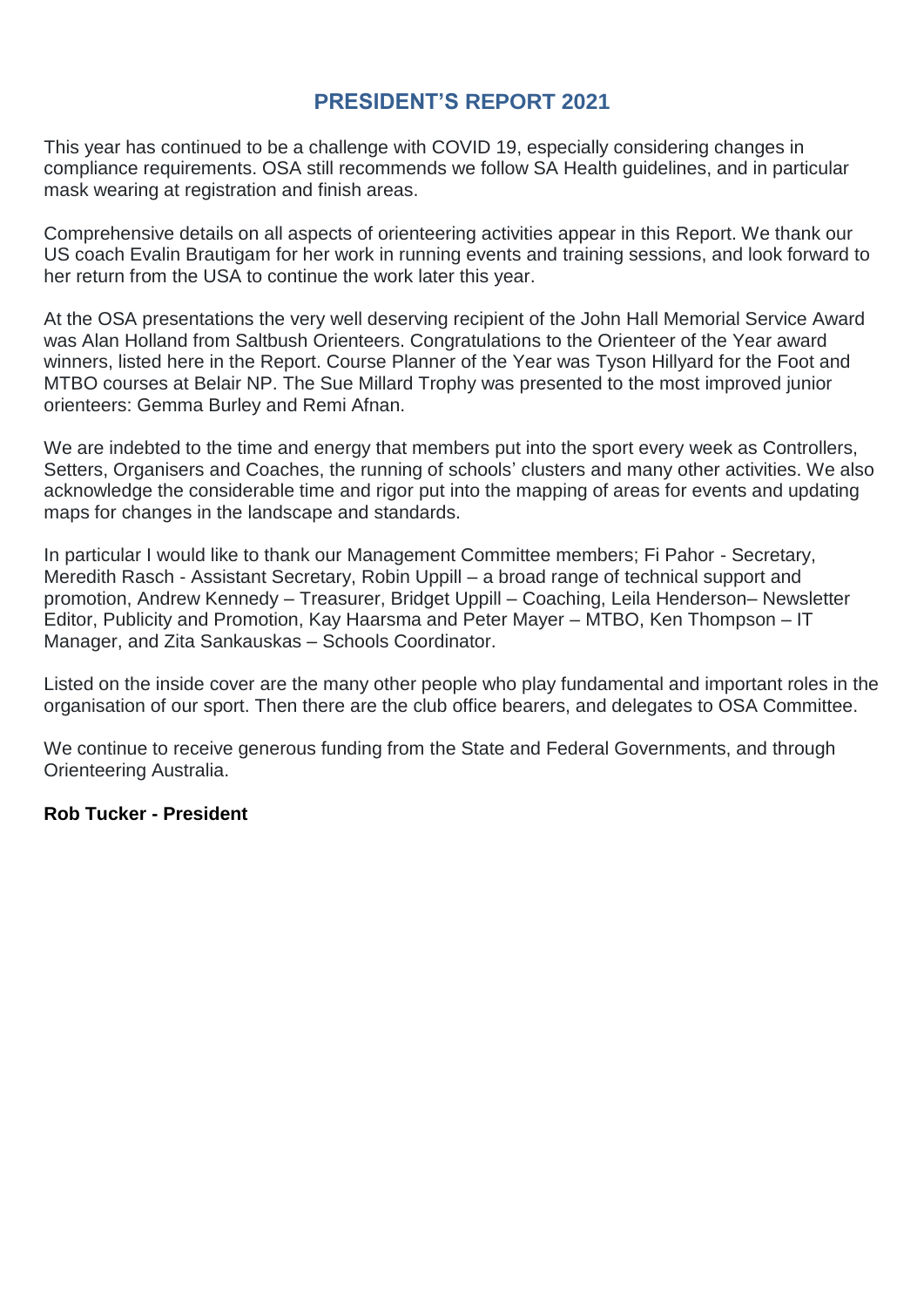## **FINANCIAL REPORT 2021**

Despite 2020 being an unprecedented year in so many ways that I don't need to elaborate on, the function of providing a Treasurer role for OSA didn't ease off. A total of 1,470 transactions were recorded across the books (down from 2,042), with a gross turnover of near \$270,000 for the year (up from \$210,000). The actual transaction numbers were considerably higher although with the use of Paypal and Poli for online pre-event entries the recorded transactions were compressed. I would stress that the ongoing preference is electronic payments as 2020 was the second straight year of zero cheques and zero cash requiring to be directly handled.

As at 31 December 2020, the cash reserves for the association stood at \$262,302. OSA recorded a small loss of \$2,399 for the 2020 year as we had a coach in residence for a longer period of time than was budgeted for, but as I'm sure everyone can agree the benefit certainly outweighed any minor associated cost.

It had been initially anticipated that 2020 would see the association run at a moderate loss as it expended monies from the 2019 surplus on projects such as mapping, permanent courses and new equipment purchases. As these were not undertaken to the degree forecast for obvious reasons, it should be considered that as these projected expenses come online in 2021 a deficit for the year will be recorded.

As the financial goal of the association is to provide an affordable family based activity, the focus on getting the balance right for membership and event fees remains the key deliverable and a work in constant review and process.

Personally I would like to thank Ken Thompson for making my role considerably easier with his attention to administrative matters such as Sports Vouchers, Schools registrations and Paypal. The committee were also very supportive of my sporadic attendance at meetings as I juggled my commitments outside of orienteering during these challenging times. Fortunately the incredibly hard work and commitment from the entire community in supporting the changing practises that were required this year helped make my small role operate smoothly.

2021 will present its own challenges as the number of events increases again and pre-entry and payments continues to grow and become the accepted normal. If I could stress that everyone add sufficient detail when making an online event payment that the work for the Treasurer would be significantly easier. And remember – no cash or cheques equals a happy Treasurer, as does appropriate details when supplying an invoice for payment or receipt.

Due to my commitments outside of orienteering I do not as yet have a 2021 budget for presentation, although will endeavour to work to produce one shortly.

#### **Andrew Kennedy - Treasurer**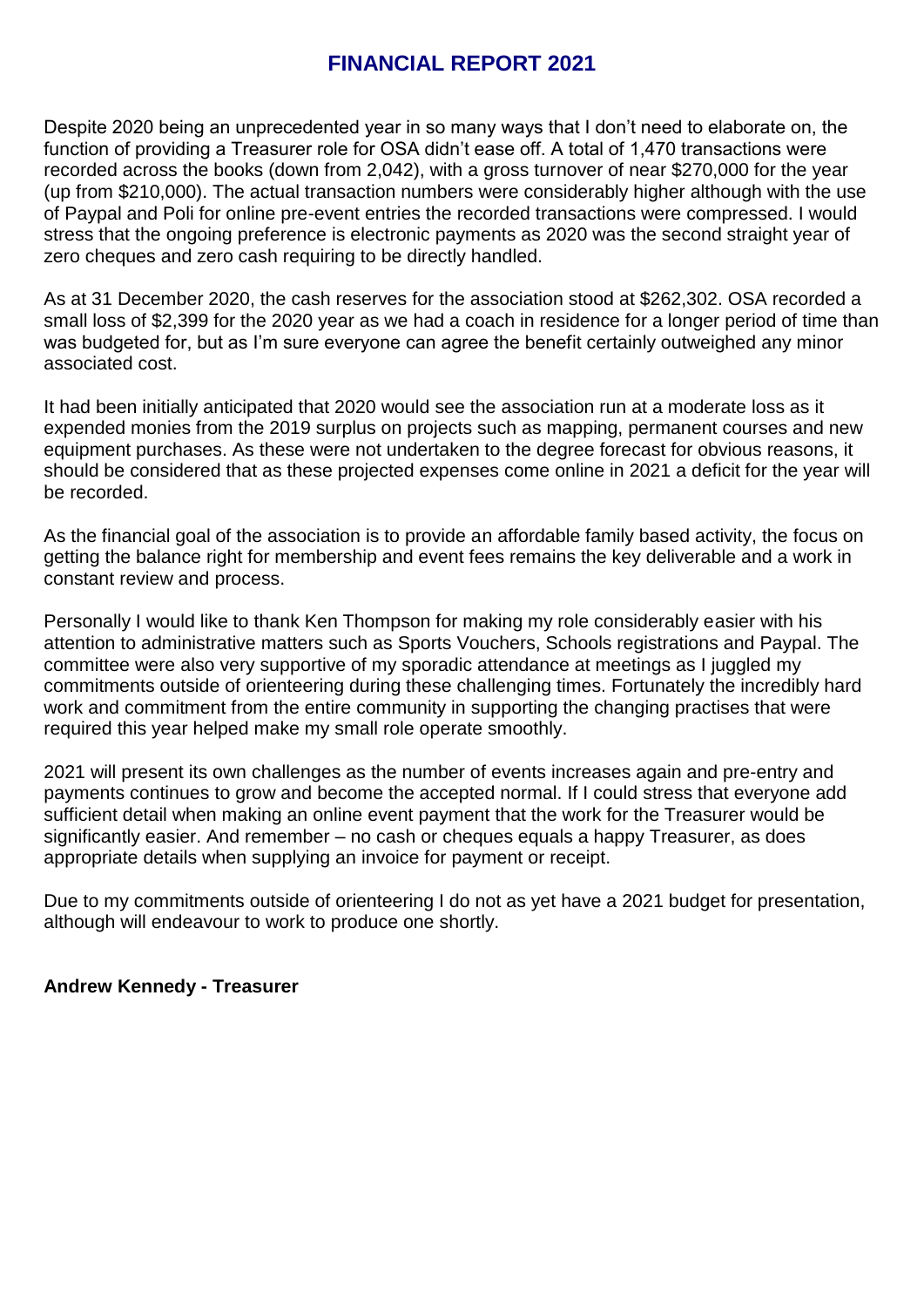## **Balance Sheet** as at 31 December 2021

31 DEC 2021

## **Assets**

| Bank<br><b>OSA Events Account</b><br><b>OSA Investment Account</b><br><b>OSA Operating Account</b><br><b>OSA Special Account</b><br>PayPal<br><b>Total Bank</b> | 55.01<br>202,047.18<br>53,383.11<br>4,610.58<br>10,384.86<br>270,480.74 |
|-----------------------------------------------------------------------------------------------------------------------------------------------------------------|-------------------------------------------------------------------------|
| <b>Current Assets</b><br><b>Accounts Receivable</b><br><b>Total Current Assets</b>                                                                              | 2,865.50<br>2,865.50                                                    |
| <b>Total Assets</b>                                                                                                                                             | 273,346.24                                                              |
| <b>Liabilities</b>                                                                                                                                              |                                                                         |
| <b>Current Liabilities</b><br><b>Accounts Payable</b><br><b>GST</b><br>Rounding<br><b>Total Current Liabilities</b>                                             | 815.00<br>1,344.87<br>1,508.60<br>3,668.47                              |
| <b>Total Liabilities</b>                                                                                                                                        | 3,668.47                                                                |
| <b>Net Assets</b>                                                                                                                                               | 269,677.77                                                              |
| <b>Equity</b><br><b>Current Year Earnings</b><br><b>Retained Earnings</b><br><b>Total Equity</b>                                                                | 7,375.95<br>262,301.82<br>269,677.77                                    |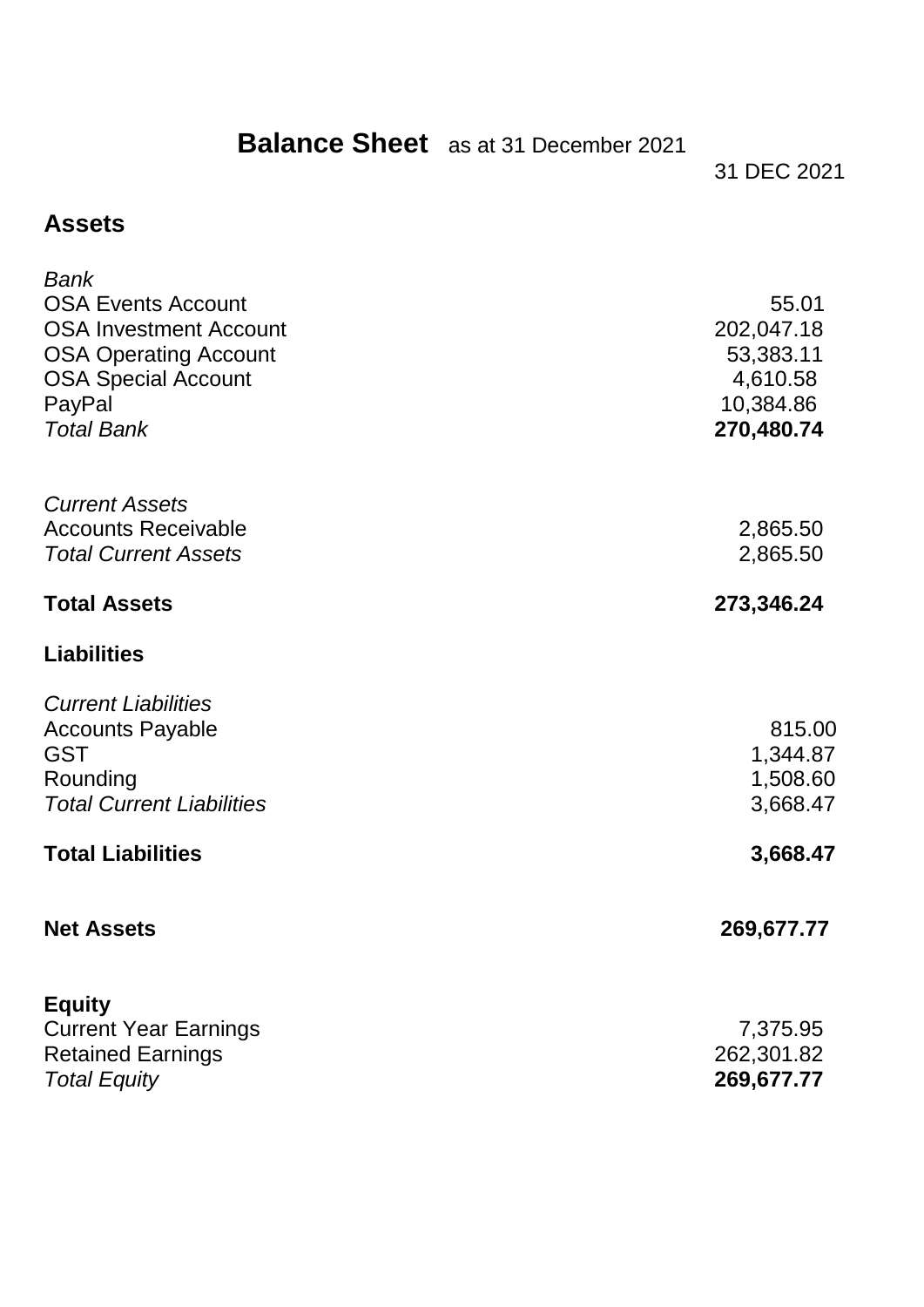## **Income**

| <b>Arrows Revenue</b>                         | 4,288.46   |
|-----------------------------------------------|------------|
| <b>Club Connect Afterschool Grant Income</b>  | 4,554.00   |
| <b>Entry Fees TSS</b>                         | 2,365.85   |
| Interest Income                               | 374.77     |
| Junior Donation or Catering                   | 2,461.20   |
| Junior Income                                 | 6,249.19   |
| Levies - Sprint Series                        | 938.36     |
| <b>Levies General</b>                         | 962.50     |
| <b>Major Carnival Revenue</b>                 | 420.00     |
| Midweek Income                                | 700.08     |
| <b>MTBO Event Fees</b>                        | 63.64      |
| <b>OA Special Grant</b>                       | 5,000.00   |
| <b>OSR Annual Grant</b>                       | 22,500.00  |
| Other miscellaneous                           | 759.16     |
| <b>Schools Training</b>                       | 3,054.74   |
| <b>Special General Revenue</b>                | 280.00     |
| <b>Sporting Schools</b>                       | 37,302.73  |
| Subscriptions / Membership for country clubs  | 718.18     |
| Subscriptions / memberships - City Clubs      | 8,155.51   |
| <b>Twilight Series fees</b>                   | 50.00      |
| <b>Total Income</b>                           | 101,198.37 |
| <b>Less Expenses</b>                          |            |
| Accreditation                                 | 181.82     |
| <b>Arrows Expense</b>                         | 1,438.19   |
| <b>Bank Fees</b>                              | 26.14      |
| <b>Club Connect Afterschool Grant Expense</b> | 1,258.18   |
| Consulting & Accounting                       | 1,000.37   |
| Educational / Training                        | 336.77     |
| <b>General Expenses</b>                       | 1,071.96   |
| Income Tax Expense                            | 938.00     |
| Insurance                                     | 1,109.09   |
| Junior Coaching and Training                  | 5,228.34   |
| <b>Junior Uniform</b>                         | 2,493.49   |
| <b>Major Carnival Expense</b>                 | 607.00     |
| <b>Midweek Training</b>                       | 164.23     |
| <b>OA Event Levies</b>                        | 6,076.88   |
| <b>OA Grant Spending</b>                      | 2,399.91   |
| <b>OA Registration</b>                        | 1,782.08   |
| <b>Office Expenses</b>                        | 601.09     |
| <b>OSR Grant Spending</b>                     | 5,228.76   |
| <b>Printing &amp; Stationery</b>              | 226.76     |
| Promotion                                     | 4,021.97   |
| Rent                                          | 2,251.81   |
| <b>Scholar Exp</b>                            | 2,882.73   |
| <b>Schools Team Exp</b>                       | 9,441.73   |
| <b>Schools Training Expense</b>               | 3,987.51   |
| <b>Sporting Schools Expense</b>               | 37,891.83  |
| Telephone & Internet                          | 1,398.84   |
| <b>Twilight Series</b>                        | 1,140.23   |
| <b>Total Expenses</b>                         | 95,185.71  |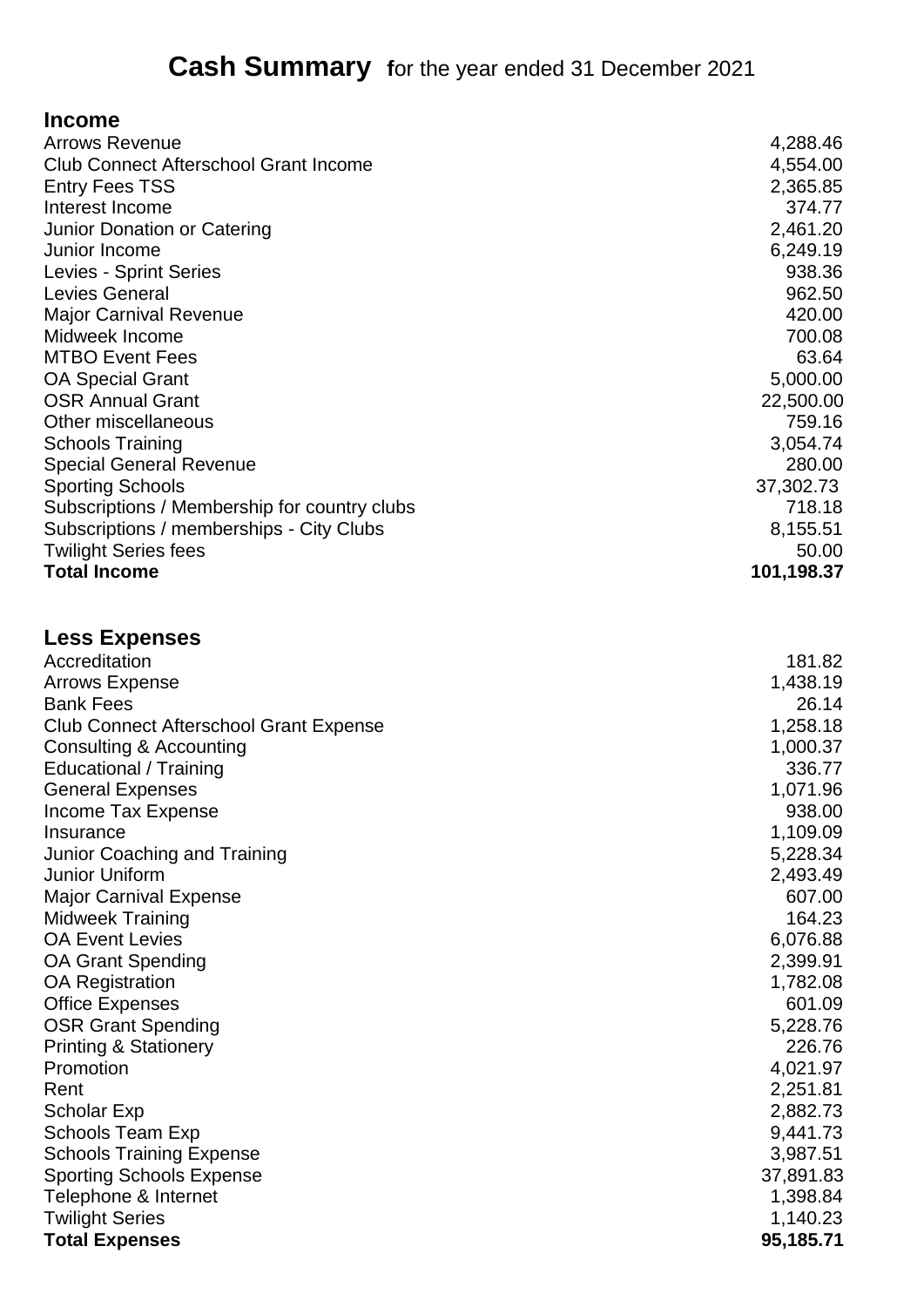| <b>Plus GST Movements</b><br><b>GST</b> collected<br><b>GST</b> paid<br><b>Net GST Movements</b> | 11,304.80<br>(9,949.13)<br>1,355.67  |
|--------------------------------------------------------------------------------------------------|--------------------------------------|
| <b>Net Cash Movement</b>                                                                         | 7,368.33                             |
| <b>Summary</b><br><b>Opening Balance</b><br><b>Plus Net Cash Movement</b><br><b>Cash Balance</b> | 263,112.41<br>7,368.33<br>270,480.74 |

## **Profit and Loss for the year ended 31 December 2021**

| Trading Income                               |           |
|----------------------------------------------|-----------|
| <b>Arrows Revenue</b>                        | 4,288.46  |
| <b>Entry Fees TSS</b>                        | 2,365.85  |
| Interest Income                              | 374.77    |
| Junior Income                                | 6,249.19  |
| Levies - Sprint Series                       | 938.36    |
| Levies General                               | 962.50    |
| Major Carnival Revenue                       | 420.00    |
| Midweek Income                               | 700.08    |
| <b>MTBO Event Fees</b>                       | 63.64     |
| Subscriptions / Membership for country clubs | 718.18    |
| Subscriptions / memberships - City Clubs     | 8,155.51  |
| <b>Twilight Series fees</b>                  | 50.00     |
| <b>Total Trading Income</b>                  | 25,286.54 |
| <b>Gross Profit</b>                          | 25,286.54 |
| Other Income                                 |           |
| <b>Club Connect Afterschool Grant Income</b> | 4,554.00  |
| Junior Donation or Catering                  | 2,461.20  |
| <b>OA Special Grant</b>                      | 5,000.00  |
| <b>OSR Annual Grant</b>                      | 22,500.00 |
| Other miscellaneous                          | 759.16    |
| <b>Schools Training</b>                      | 3,379.74  |
| <b>Special General Revenue</b>               | 280.00    |
| <b>Sporting Schools</b>                      | 39,360.73 |
| <b>Total Other Income</b>                    | 78,294.83 |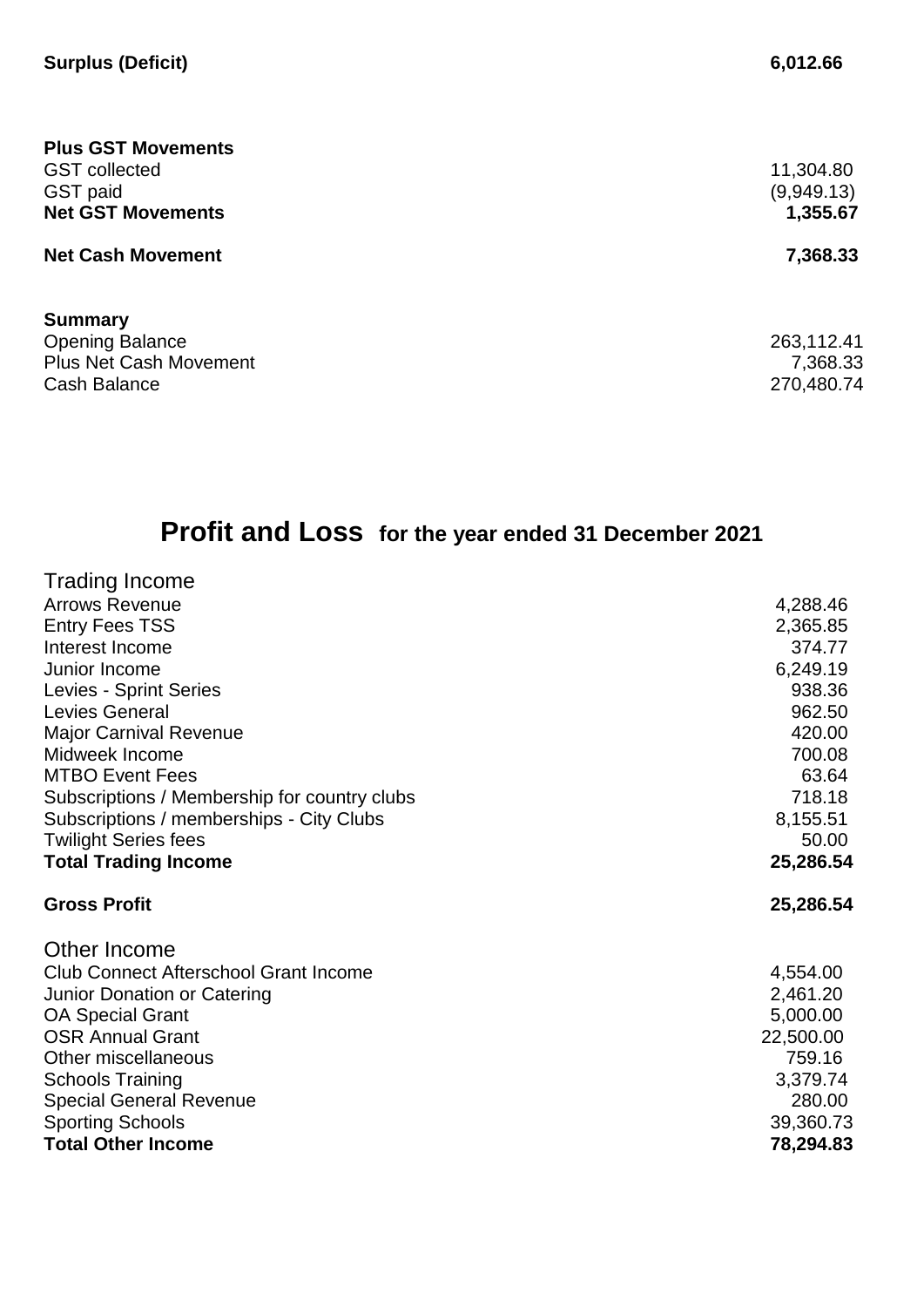## **Operating Expenses**

| <b>Net Profit</b>                                        | 7,375.95           |
|----------------------------------------------------------|--------------------|
| <b>Total Operating Expenses</b>                          | 96,205.42          |
| <b>Twilight Series</b>                                   | 1,430.23           |
| Telephone & Internet                                     | 1,398.84           |
| <b>Sporting Schools Expense</b>                          | 37,891.83          |
| <b>Schools Training Expense</b>                          | 4,512.51           |
| <b>Schools Team Exp</b>                                  | 9,441.73           |
| <b>Scholar Exp</b>                                       | 2,882.73           |
| Rent                                                     | 2,456.52           |
| Promotion                                                | 4,021.97           |
| <b>Printing &amp; Stationery</b>                         | 226.76             |
| <b>OSR Grant Spending</b>                                | 5,228.76           |
| <b>Office Expenses</b>                                   | 601.09             |
| <b>OA Registration</b>                                   | 1,782.08           |
| <b>OA Grant Spending</b>                                 | 2,399.91           |
| <b>OA Event Levies</b>                                   | 6,076.88           |
| Midweek Training                                         | 164.23             |
| <b>Major Carnival Expense</b>                            | 607.00             |
| Junior Uniform                                           | 2,493.49           |
| Junior Coaching and Training                             | 5,228.34           |
| Insurance                                                | 1,109.09           |
| Income Tax Expense                                       | 938.00             |
| <b>Educational / Training</b><br><b>General Expenses</b> | 1,071.96           |
| Consulting & Accounting                                  | 1,000.37<br>336.77 |
| <b>Club Connect Afterschool Grant Expense</b>            | 1,258.18           |
| <b>Bank Fees</b>                                         | 26.14              |
| <b>Arrows Expense</b>                                    | 1,438.19           |
| Accreditation                                            | 181.82             |
| οραιαιτιγ ∟νραιτος ο                                     |                    |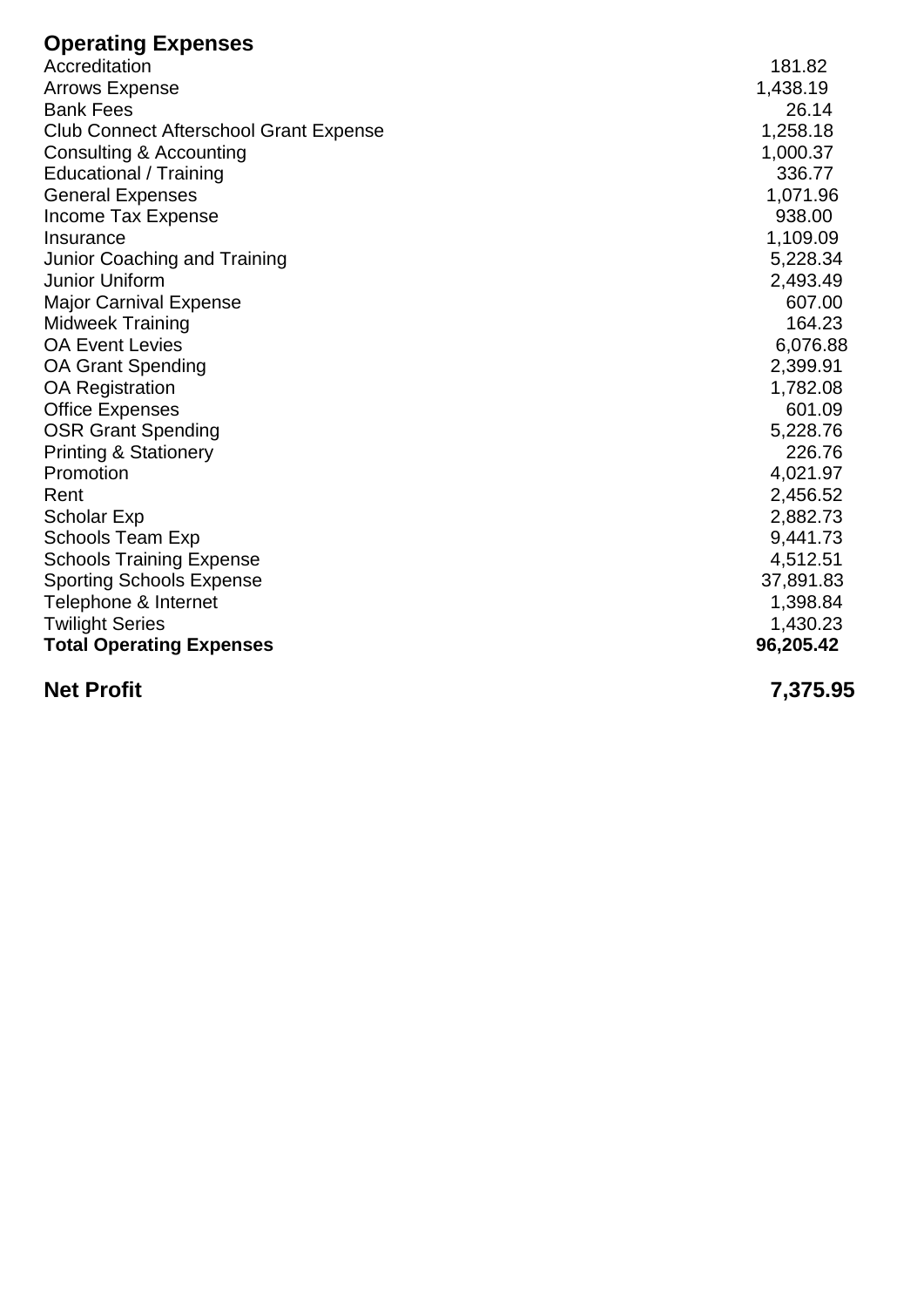## **TECHNICAL REPORT 2021**

Through 2021 orienteering events continued as planned for most of the year, other than a short interruption in late July – early August when a handful of events including training events were cancelled due to COVID restrictions.

#### **Events**

All our major events were still able to be held in 2021 as scheduled. Due to COVID issues, these and all events continued to be pre-entry only.

| <b>Major Event</b>             | Location            | <b>Club</b> | <b>Controller</b>   |
|--------------------------------|---------------------|-------------|---------------------|
| <b>SA School Championships</b> | <b>Wadmore Park</b> |             | <b>Peter Mayer</b>  |
| <b>SA Sprint Championships</b> | Roseworthy          | <b>WA</b>   | Aylwin Lim          |
|                                | Crooked             | OH          |                     |
| <b>SA Long Championships</b>   | Straight            |             | Jenny Casanova      |
| <b>SA Middle Championships</b> | Paradise            |             | <b>Robin Uppill</b> |

The SA Long Championships were part of National League event, and part of 3 event weekend on the ANZAC Day Long Weekend with 2 National League events

| <b>Event</b>                | Location                | Club | <b>Planner</b> | <b>Controller</b>  |
|-----------------------------|-------------------------|------|----------------|--------------------|
| <b>Middle Distance Race</b> | <b>Bunyip Reach</b>     | YA   | <b>Steve</b>   | <b>Phil Hazell</b> |
| - also OSA OY event         |                         |      | Cooper         |                    |
|                             |                         | OH   | Simon          | Jenny              |
| <b>Mass Start Loop Race</b> | <b>Crooked Straight</b> |      | <b>Uppill</b>  | Casanova           |
|                             | <b>Renmark Schools</b>  |      | Lanita         | Jenny              |
| <b>Sprint Event</b>         |                         |      | <b>Steer</b>   | Casanova           |

This was a very successful weekend of events as some interstate orienteers entered the other age classes as well as the junior and senior NOL competitors in their classes.

The SA Club Relays were this year on an urban map and held at Trinity College.

Onkaparinga Hills participated on behalf of OSA at the Belair Hiking Expo held at Belair National Park on April 11th, offering 3 MapRun courses and a string course.

#### **Workshops and Technical Documents**

Level 2 Controller Workshop was held in March with a small number of participants. Minor updates to the OSA Course Specifications were made in late 2021. Map Symbol sheets as PDFs are available on the OSA Web site at <https://www.sa.orienteering.asn.au/about-us/technical-information>

- ISOM2017 forest maps
- $\bullet$  ISSprOM2019 sprint maps
- Schools

#### **MapRun Courses and Project**

Additional courses, both foot and MTBO, and including the 3 MapRun courses from the Belair Hiking Expo were added to the set of MapRun courses listed here -

[https://www.sa.orienteering.asn.au/about-orienteering/new-to-orienteering/mobile-orienteering.](https://www.sa.orienteering.asn.au/about-orienteering/new-to-orienteering/mobile-orienteering) OSA also received a grant of \$5000 from Orienteering Australia to support MapRun. The funds were used to pay for the development of MapRun courses and required mapping updates in 2020 – 21, the MapRun video on the web page as above, and 4 MapRun "Do In Your Own Time" events held in October – November (during a break in "face-to-face" events). As well as suburban maps, some rural courses were created at Riverton and Saddleworth.

#### **Mapping**

The Adelaide Parklands mapping to sprint specifications was completed. This project has upgraded previous disconnected parklands maps to the Sprint Mapping Specification. The project started back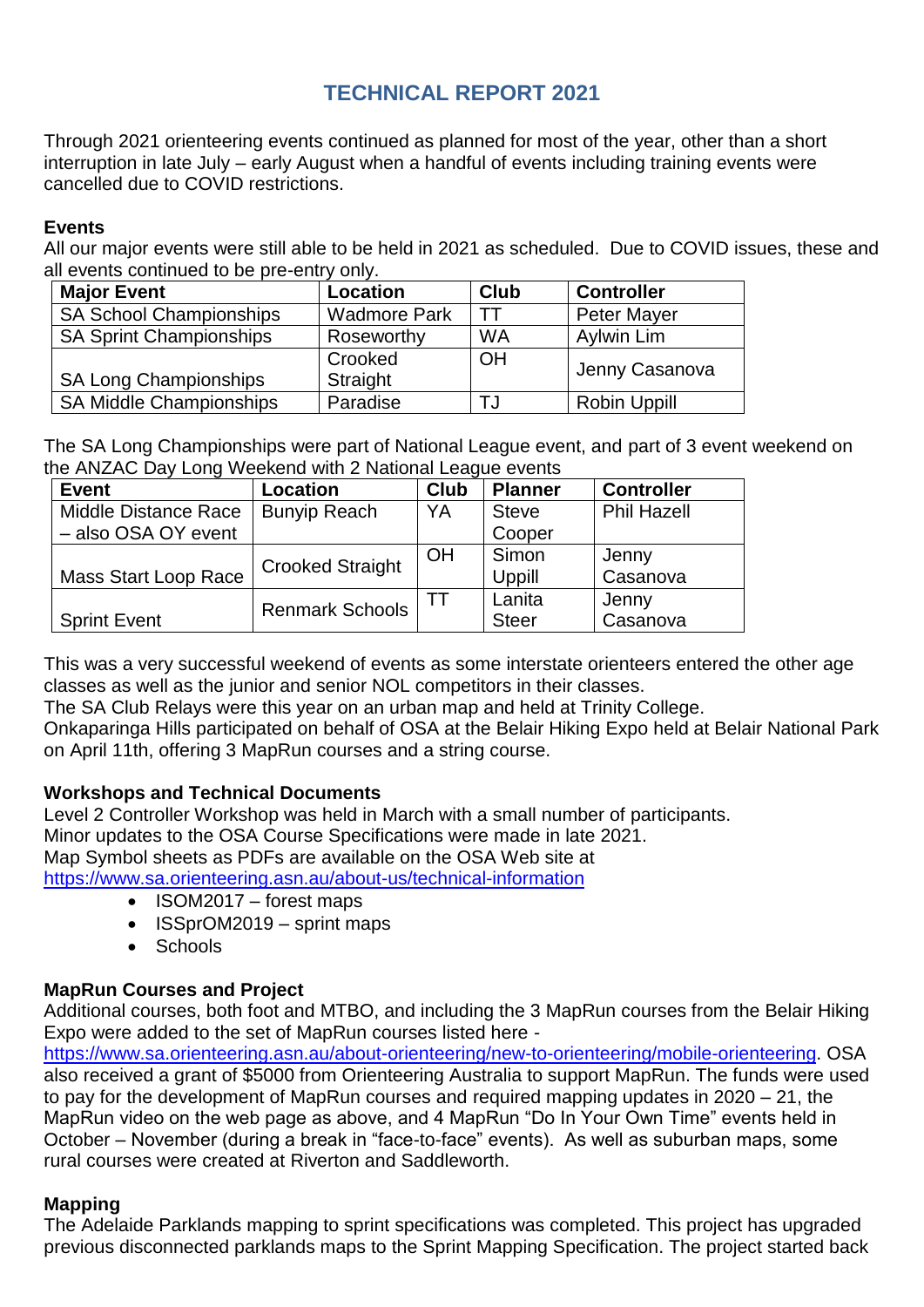in 2016 when our first Coach in Residence, Stefano Raus, mapped Veale Gardens in the South Parklands. Since then a number of other mappers have contributed to the project – Manu Jurado, Oliver Williams, Max Grivell, Angus Haines, Dante Afnan and Adrian Uppill (who also coordinated the project). An extension west of the railway line and south of Port Road (Narnungga Urban Forest) was also added. Further extension to the Bowden area is planned.

Many school maps were also completed through the year, largely as part of the Sporting Schools Program. These were in both suburban and rural schools (Lower North, Fleurieu, Eyre Peninsula, Coober Pedy). Maps are done using the IOF Schools Mapping Symbol set (Sprint Specification with extra symbols). A map with locations of all school maps was created

[\(https://www.google.com.au/maps/d/viewer?mid=1-VoN07g1jr7YsE0vbK2DnvLoFp\\_4u7Qe&ll=-](https://www.google.com.au/maps/d/viewer?mid=1-VoN07g1jr7YsE0vbK2DnvLoFp_4u7Qe&ll=-34.50532530114398%2C139.00299864999997&z=8) [34.50532530114398%2C139.00299864999997&z=8\)](https://www.google.com.au/maps/d/viewer?mid=1-VoN07g1jr7YsE0vbK2DnvLoFp_4u7Qe&ll=-34.50532530114398%2C139.00299864999997&z=8)

#### **Orienteering Australia Participation Project Grant**

A successful proposal was submitted to Orienteering Australia to support after school cluster events in 2022, and improve the numbers of juniors transitioning from these events to participation in junior squads and event on the main program. The main components and budget were

- 1. More coordinated marketing of After School Cluster events
- 2. Research on the transition of juniors from being exposed to in school orienteering (Sporting School) to After School Cluster events to events in the main OSA program and potentially become club members, and develop strategies to increase numbers of juniors making the transition, and potentially extending to other family members
- 3. Purchase of Additional SPORTident Equipment to support after school cluster events

#### **Robin Uppill – Technical Officer**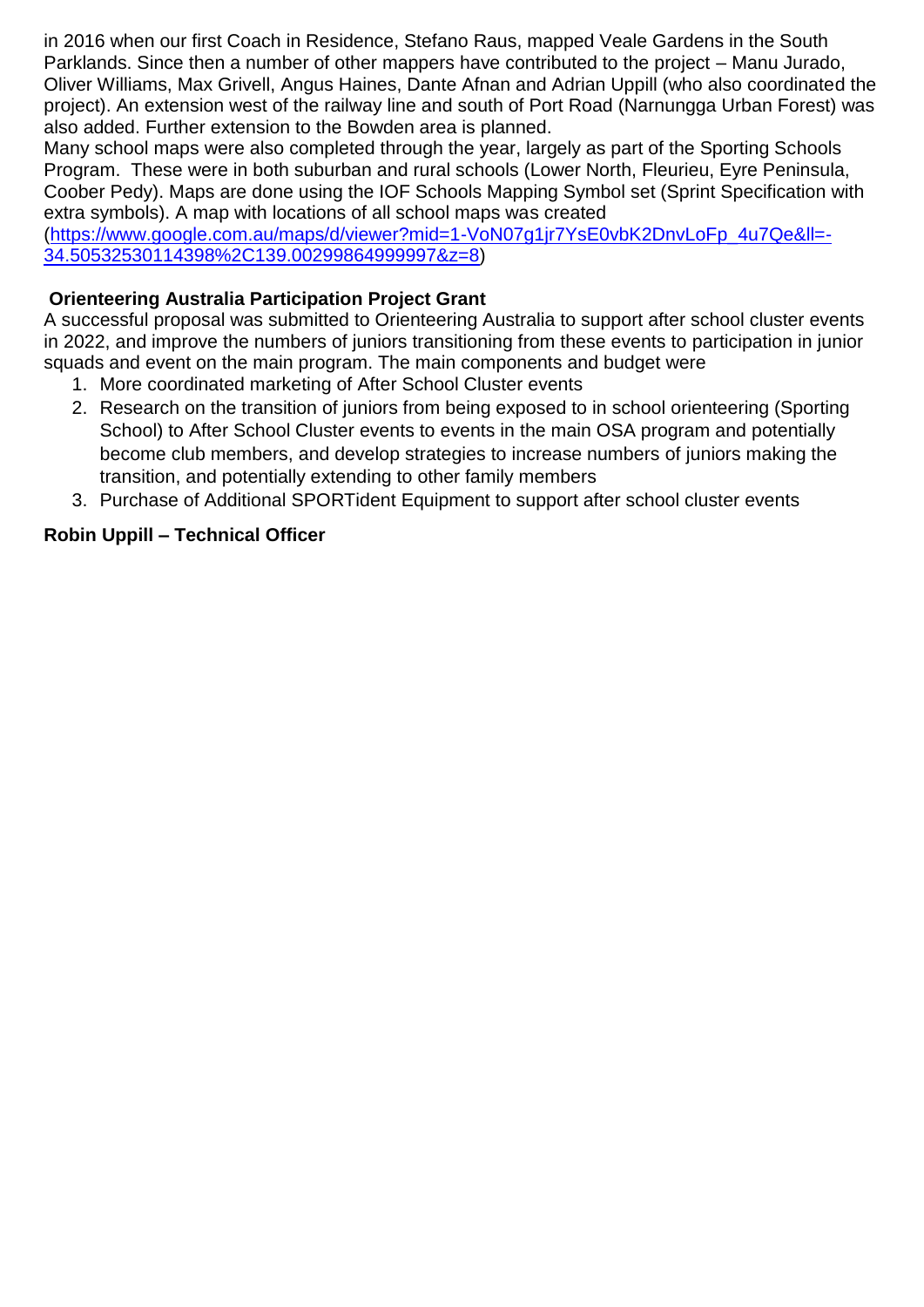#### **NEWSLETTER REPORT - 2021**

OSA newsletters were published as mobile/PC-friendly html webpages on the OSA website server in the first half of the months of March, June, September, and December 2021.

Several OSA members provided articles and photos for the newsletters. In addition to Rob Tucker (OSA President), who provided president's reports for each newsletter, significant articles with photos were provided by Robin Uppill (March, December - three articles), Kay Haarsma (March), Aylwin Lim (September, December), John Paterson (December), Zita Sankauskas (December - three articles), and Erica Diment (December - three articles). The December newsletter was exceptional for members' articles! **THANKS - KEEP IT UP, BUT CONTRIBUTIONS FROM OTHER MEMBERS WOULD BE WELCOME.**

A shortage or absence of member articles in earlier months resulted in me adding more articles based on information found in OSA committee minutes and web-based club newsletters, and in state, national and international articles, videos and photos. This information was summarised in articles that covered club (including Top End), state, national and international orienteering topics, as well as in health and fitness articles of relevance to orienteering.

Newsletters were downloaded 1463 times in 2021 (compared with 1374 in 2020 and 1266 in 2019) by readers in 36 (26 in 2020 and 40 in 2019) countries. Just over 74% (66% in 2020, 50% in 2019) of downloads were by readers in SA, or an average of 271 (228 in 2020 and 159 in 2019) per quarter. This number includes newsletters published in earlier years, which represented about a third of all downloads.

Some overseas newsletter downloads were probably by SA members and past coaches-inresidence, for example, now residing in or visiting Spain, Italy, and Sweden, SA club and casual memberships in 2021 were about 550, and school memberships were in the thousands. Some newsletter downloads were also by life members and past and/or retired orienteers who are no longer members of OSA. Even after allowing for these and the probability that some interstate and overseas downloads were by current OSA members, the number accessing the newsletter appears to be well down on current membership numbers. An email-based summary of the newsletter sent to the nearly 2,000 recipients of Enews, with links to individual newsletter articles, might encourage increased OSA readership.

There were just two newsletter downloads during 2021 in NT (presumably Top End members), which is significantly less than all other non-SA Australian states and territories, who downloaded newsletters a total of 245 times!

Newsletter download information was tracked using a few lines of code embedded at the beginning of each newsletter and which is sent from a reader's device and saved to and accessed in summary form from a Google account. This information, which is typical of that sent from a browser when downloading a webpage, includes approximate locations of readers by state and country, date and time of each download, number of times each newsletter is downloaded, and details of each reader's browser, operating system, and monitor size.

Requests for articles and photos, and notifications of newsletter publication, are by OSA's ENews, website, and Facebook page.

The December newsletter was my last as stand-in editor. I had been official editor since March 2018, and stand-in editor since March 2020.

Members' continued support providing articles and photos will be appreciated by future newsletter editors, but more would be welcomed.

#### **Frank Burden - Editor**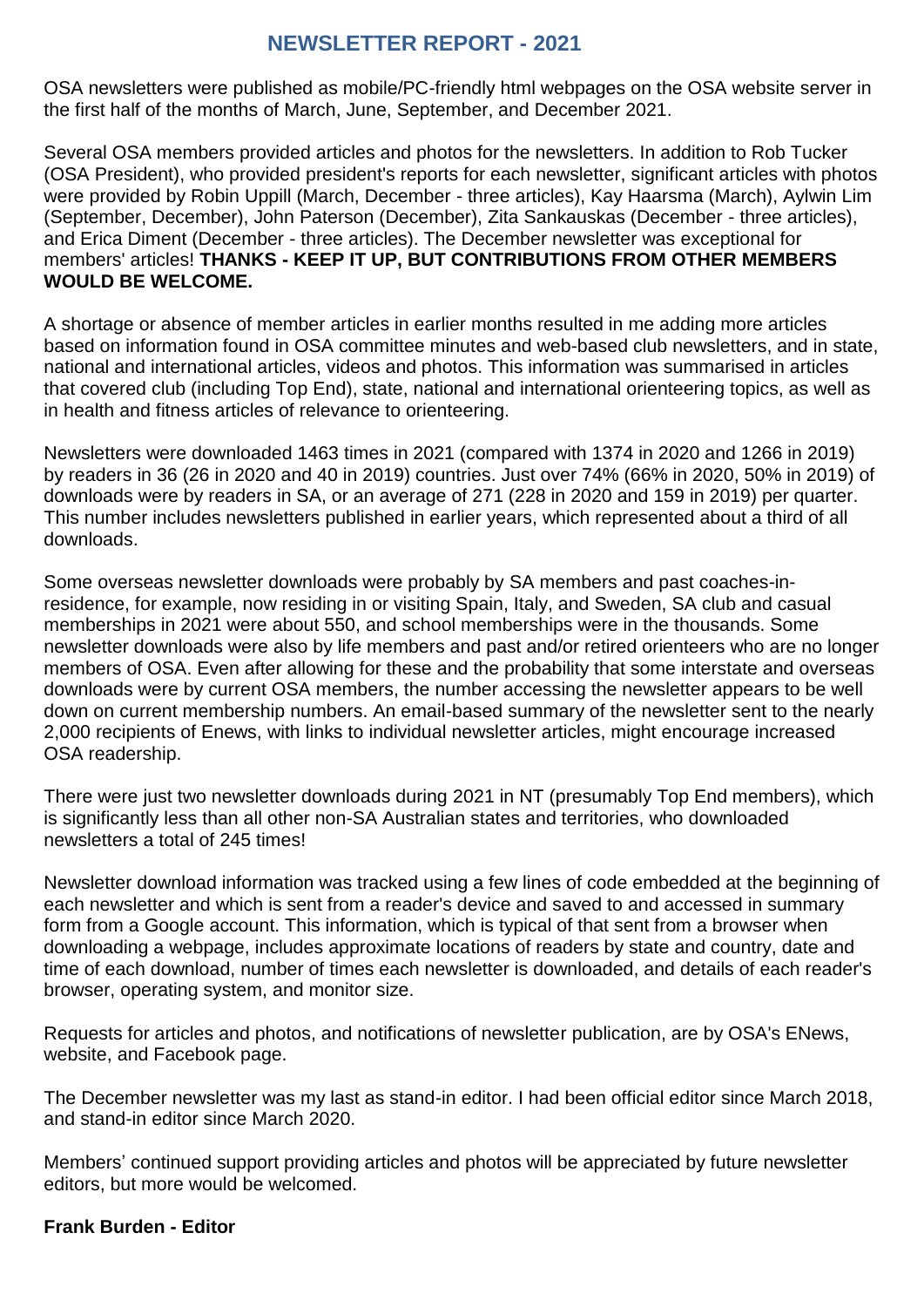## **COACHING and TRAINING REPORT 2021**

In 2021 we had another big year in coaching with a big thanks to Evalin Brautigam, our coach in residence. Evalin successfully took over the role as Junior Arrows and Southern Arrows coach and pulled off another exciting junior arrows camp. Coaching activities with Evalin were held 2-3 times a week with focus on moderate to hard navigation skills and fitness skills.

In 2021 we also brought back the Southern Darts training days with 3 events over the winter period. We had on average 15- 20 new juniors at these events and a number of these juniors have now joined clubs. In 2021 Orienteering Australia re-established the coaching accreditation which included renaming the of the levels and the way new coaches are accredited. This came into effect in 2022. The framework aligns with OA's strategic plan, and outlines a guide to foot orienteering coaching education, development and support in Australia. The following diagram represents the key areas that OA believes contribute to exceptional coaching practice. OA strives to work with state/territory organisations to continue to develop these areas in the future.



In 2022 we will the coaching team will be focusing on two series of Southern Darts trainings as well as the Junior arrows training camp. We aim to also bring back the women's training day and start an adults training series.

#### **Bridget Uppill - Coaching Coordinator**

## **MOUNTAIN BIKE ORIENTEERING 2021**

Last year all MTBO events were combined with foot events. By keeping the format consistent with all line courses or all score events for both disciplines, the events ran smoothly.

Each metro club organised one event, with special thanks to TJ doing the Champs as well as a normal event.

Entry numbers remain disappointing with an average of 19 per event. In 2020 we only had 3 events due to Covid but averaged 25 per event.

We need to encourage one of the competitive riders to take on the publicity to boost numbers.

Increased access fees by Forestry SA undermine our efforts to promote healthy outdoor activity. It runs counter to the SA Government giving grants for associations and commercial operators to promote participation.

#### **Peter Mayer – MTBO Representative**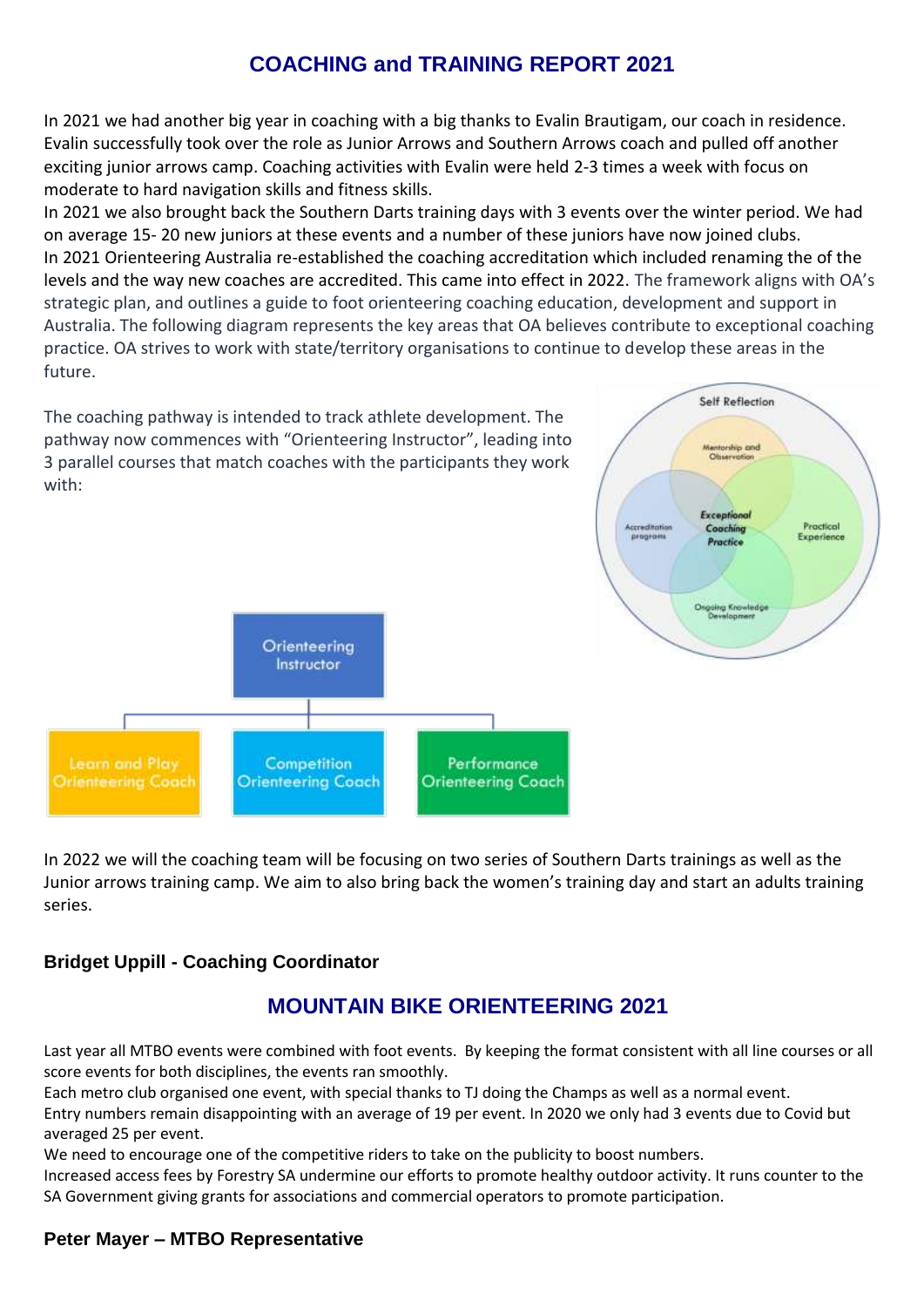## **PUBLICITY and PROMOTION REPORT 2021**

#### *.* **Purpose**

To increase visibility and awareness of orienteering by promoting the sport at all levels to a wide yet targeted potential audience.

#### **Activities**

**General:** Marketing personnel from each state and territory met via Zoom to share marketing thoughts and ideas, with common challenges being resources and retention of volunteers. **Social Media:** During the year we were able to increase the number of visits and followers to our social media assets. As a general comment, the more personal the post, the more likes and shares it receives.

- o The Instagram page has grown to 781 followers, up from 143 over the year, driven by an increase in posts, themed across events such as Twilight and Sprint.
- o Facebook visits are up 22% to 3,847 for calendar year 2021.
- o Followers have grown slightly with the following breakdown of likes by age and gender. This reflects the general FB audience.

![](_page_12_Figure_8.jpeg)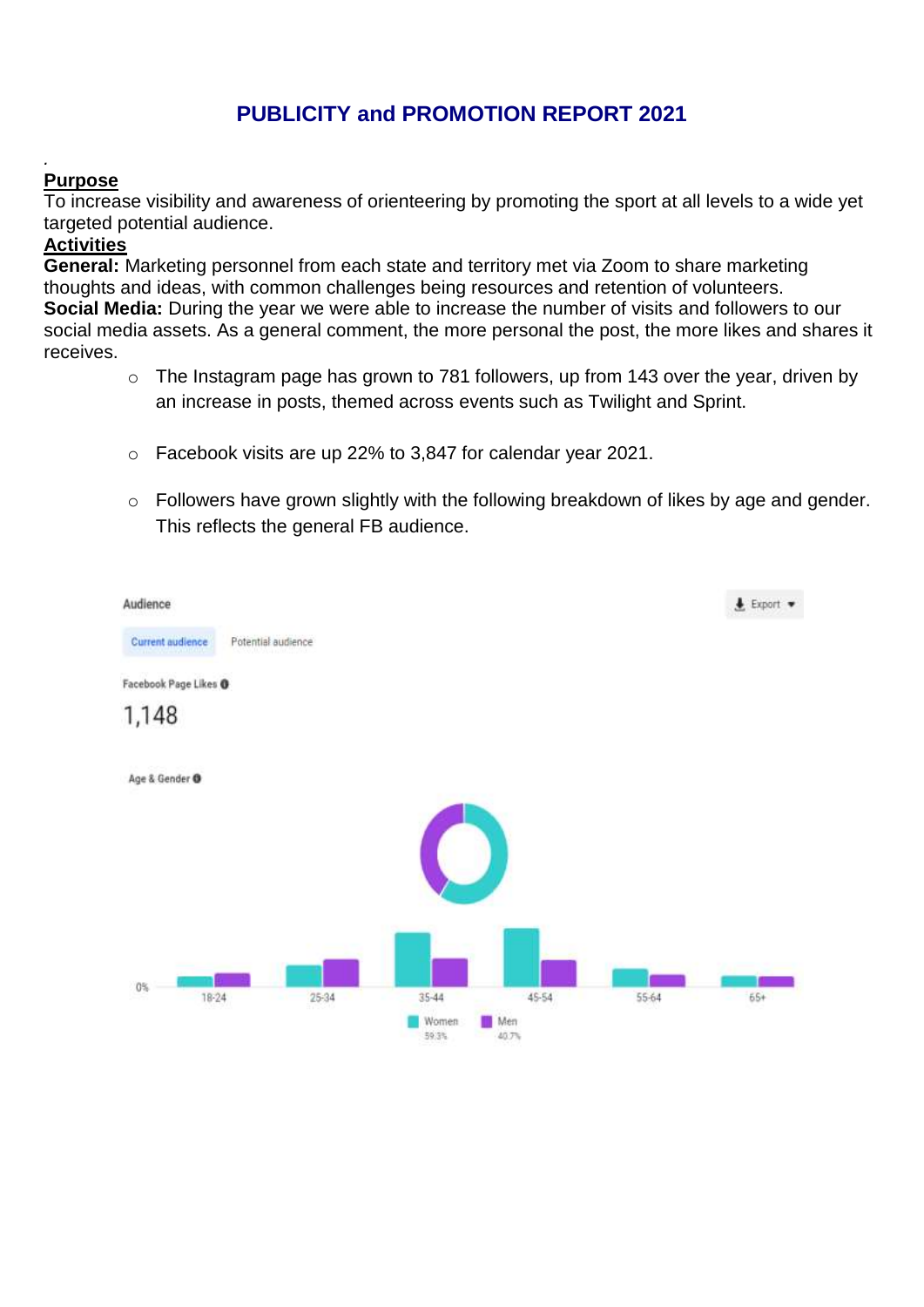#### **Marketing Collateral**

There has been a steady production of marketing posts and flyers to support events and activities. These materials are designed as templates so that they can be easily modified for future needs. It is difficult to directly correlate marketing activities with any increase/decrease in the number of people attending events or joining as members. There may be external factors at play, for example weather and a desire to get outdoors more post-Covid.

- 1. **MTBO Maprun Flyer** for Belair Golf Course, distributed via EscapeGoat and selected bike shops by Adrian Uppill.
- 2. **City to Bay Fun Run:** an advertisement was created but may be used again next year as the event was cancelled due to Covid.
- 3. **MapRun Springtime Series** Launch Flyer: A double-sided flyer was prepared to explain the MapRun process and launch the Spring MapRun program. No stats are available on uptake of the program, but promotional activity should increase as more courses are launched.
- 4. **Newcomers Brochure:** A 6-page gatefold DL brochure was prepared in time for the summer season to introduce newcomers or regenerate previous interest in the sport across the spectrum from families and adults to schools, mountain-bikers and rogainers. It's hoped that this brochure will have longevity as it can be easily modified and reprinted as needed.
- 5. **Strategic Plan 2022-2024 Summary:** a summary and web page were created based on the comprehensive Strategic Plan. The 2022 goal is to promote the plan more widely in the SAO Newsletter and by other means.
- 6. **Media & PR:** the **Mid-North School Championships** attracted media attention from the **Plains Producer**, opening the opportunity for the schools coordinator to build on that relationship, which increases awareness of the sport among regional families and schools. **Radio 5AA interview:** Zita Sankauskas featured in a 20 minute segment with Kerrie Akkermans over the Christmas break.
- 7. **Summer Series and Twilight Series** flyers were produced and well received, with both Series attracting good participation rates of 100+ on occasion.

#### **Looking ahead**

- Interaction by our members on Facebook remains fairly low. This may be because the OSA Page does not accept posts by followers of the Page, due to lack of resources for moderating content. Engagement would increase if members could contribute directly.
- Feedback from our elite orienteers is that they want to increase social activities to build on existing camaraderie, with the aim to retain more orienteers even after the elite days are over, eg among young parents and adults from 25-35 in particular.
- Note that marketing flyers and posts are available to all orienteers to share with friends and family, building an even stronger orienteering community and a sustainable future for the sport.

*Footnote: A special thank you to photographer Evalin Brautigam for her contribution to our collateral and to Max Grivell for zeroing in on the images to use. ##*

#### **Leila Henderson - Publicity & Promotions Officer**

*Leila took the reins from Olivia Sprod in August 2021. Olivia contributed an enormous amount of her time and energy to the role in 2021 and previous years.*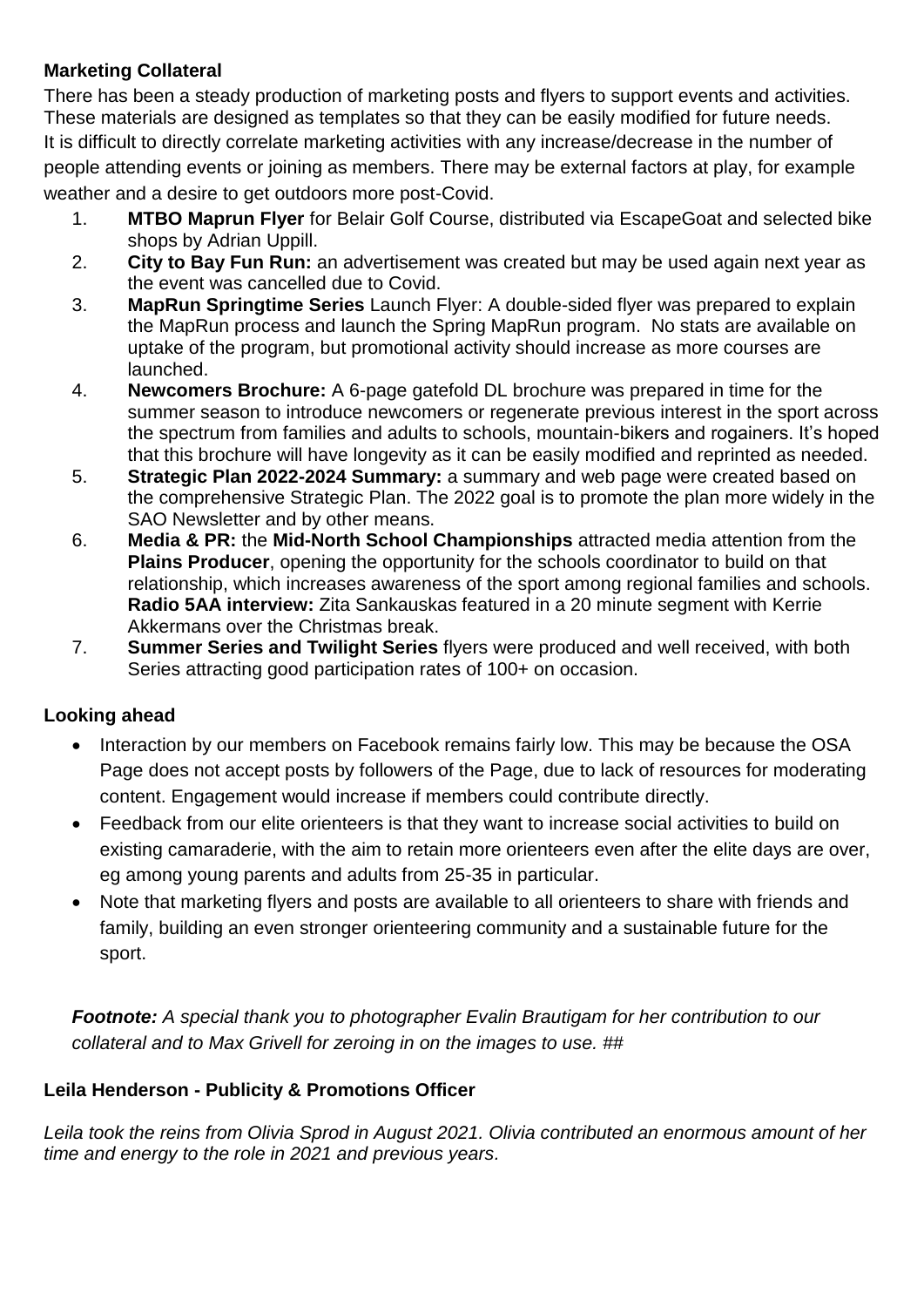## **SCHOOLS REPORT 2021**

#### 1) **Sporting Schools COMMISSIONED PROJECT**:

2021 saw the implementation of the **Orienteering Australia – Sporting Schools PROJECT.** It developed a uniform Australian orienteering school curriculum and lesson plans for teachers to use. The new online delivery guide for PRIMARY years 3+4 was called *EXPLORE Orienteering, for year 5+6 - LEARN Orienteering and the year 7+8 classes - Secondary Schools Orienteering.*  This was launched in MAY.

Teachers had a new menu to select from, with the choice of teachers doing their own delivery, or coaches coming in to run sessions. Then there was a new add on section, where teachers could choose from: having a school map done, purchasing orienteering equipment, or gaining level O coaching professional development (PD) delivered . SA also set up a new SA equipment kit for teachers to order for \$330 with 22 corflute punches, including start and finish, 20 punches, and 10x A4 map zip lock-bags, and 10x A5 description slip ziplock bags.

## 2) **SPORTING SCHOOLS**:

**Term 1** had 4 Sporting Schools applications for orienteering in schools.

Rose Park, Manoora PS, Hackham East PS and Trinity Gardens. Orienteering was being conducted in schools to over 400 students through Sporting Schools.

**Term 2** saw 10 Sporting Schools applications for orienteering in schools.

This is the most we have ever had. A direct result from the release this term of the new Sporting Schools Delivery Guides for both Primary and Secondary schools, and the introduction of Secondary schools grants for year 7+8 students.

Schools were: Walkerville PS, Burnside PS, Woodside PS, Annesley Junior College, Warriappendi School, Seaview College -Port Augusta, Upper Sturt PS, Tyndale School – Strathalbyn, Tumby Bay Area School – near Port Lincoln, and Roma Mitchell Secondary School.

Coaching was delivered by Evalin, as well as Zita and Al: new maps were done by Ken, Aylwin, Adrian and Kevin Vigar. Most schools chose teacher professional development sessions and o equipment.

Orienteering was conducted in schools to over 1, 223 students this term through Sporting Schools. **Term 3** saw another 10 Sporting Schools applications for orienteering in schools.

It is the second term in a row that we have had record schools apply for orienteering through Sporting School grants. In 6 schools, the program was delivered by the PE teacher, whilst the other 4 had coach supplied by O SA, with most selecting equipment and level O teacher PD.

Schools were Pinnacle College, Mimili Anagu School, Riverton + District HS, Brahma Lodge PS, Mt Compass Area School, Coober Pedy Area School – PS and HS, The Heights School, Northfield PS, Balaklava HS.

2,416 students had orienteering lessons, of which 1,596 were primary students, and 820 – secondary.

Coaching sessions were done by Evalin, with new maps by David George, Adrian, Ken, Angus Haynes and Evalin. Robin Uppill took over the Schools Coordinator position whilst Zita was away travelling. Special thanks to Robin for maintaining the program during this term.

One other school undertook orienteering training – Heathfield HS, but for Outdoor Ed students in year 10, so not through Sporting Schools grants. They had coaches – Zita, Al and David at Woorabinda Reserve.

In **term 4,** we had 7 Sporting Schools applications for orienteering in schools.

In 4 of these schools, the program was delivered by the PE teacher, and the other 3 had coach supplied by O SA, with equipment and level O teacher PD selected by mostly all.

Schools were: Minlaton Area School, Cummins Area School – near Pt Lincoln, Tatachilla Lutheran School, Christies Downs PS, Lobethal Lutheran College, Goodwood PS and Jamestown Community School. Coaching done by Evalin, Zita and Al, with new maps by Adrian, Kevin Vigar and Evalin, plus a map upgrade by Paul Hoopman.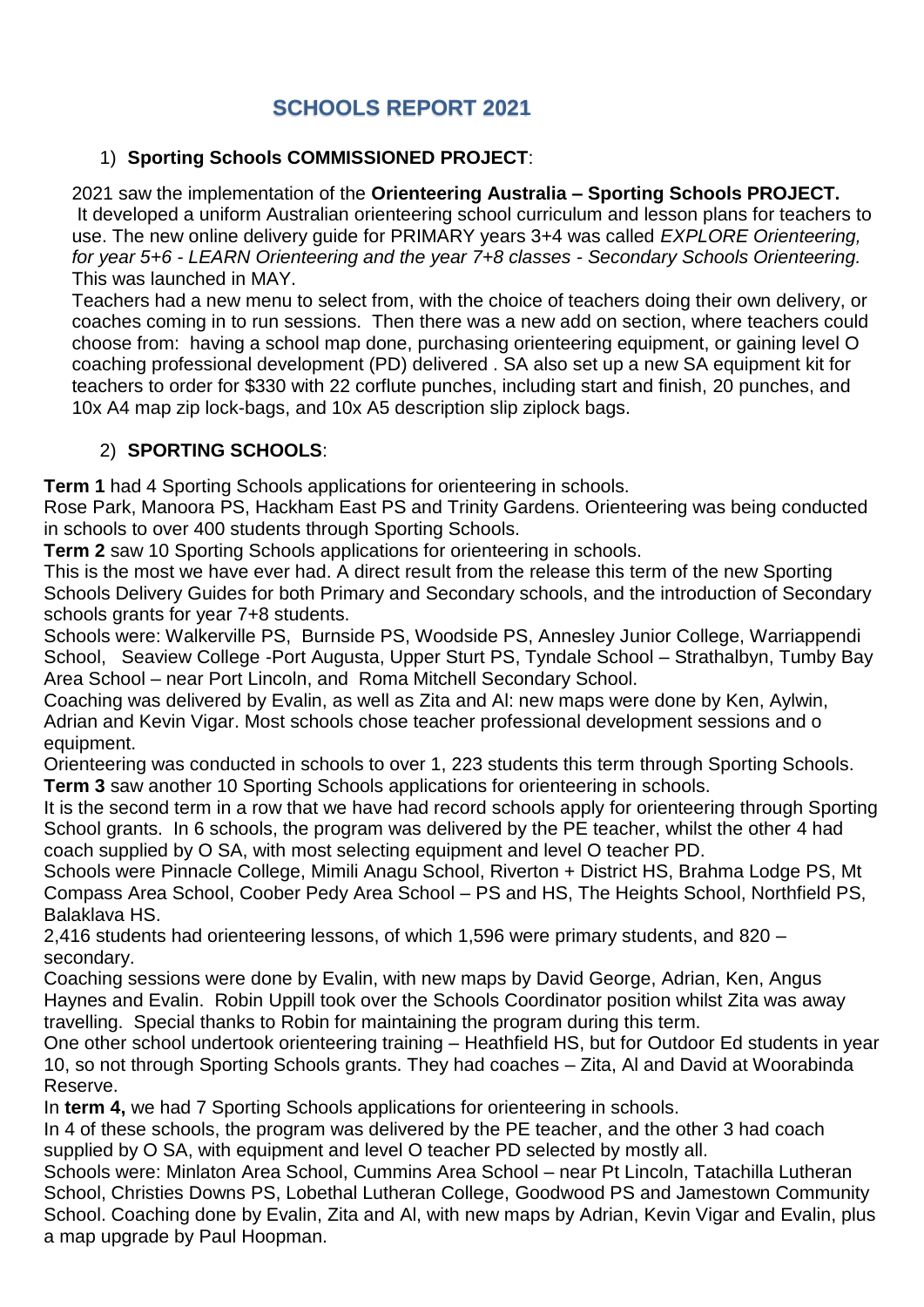Orienteering was conducted in schools to over 600 students during this term through Sporting Schools. Great to see more country schools applying for grants, getting maps done with more students having access to orienteering.

#### 3) **CLUB CONNECT**:

A new **Club Connect grants** was offered late last year to schools, in conjunction with Sport Australia, Sporting Schools and local government councils – to do afterschool orienteering. The aim was to direct students from school orienteering, towards afterschool participation, and then to be directed to join sport clubs. Trial offers were for schools in the Onkaparinga, TT Gully and Charles Sturt council areas at this stage only. Problem was that the schools had to **apply and oversee** the afterschool program. So, there were only minimal enquiries, and we perceived we would have to raise teacher support to get it happening.

We had one school in term 4 accept a grant for \$5000– Hackham East PS. They were able to purchase a small school SI kit with 10 controls and 30 SI sticks. They also had funding to have afterschool orienteering supplied by O SA for the rest of the term, which was done by Evalin.

#### 4) **AFTERSCHOOL TRAINING CLUSTERS:**

This was very successful again this year. Our Central Adelaide afterschool cluster, was run by Aylwin, with helpers from O SA. They had 10 training dates in term 1 and 2, with high regular numbers, often in the 30s. Students from many metropolitan schools were directed to attend. Some schools also had regular newsletter features.

Other clusters started in term 2, with 4 weeks of afterschool training sessions at: Stirling East PS, (Final at Woorabinda) run by Patsy and her girls , Hawthorndene PS ( Final at Belair NP) – run by Lexi, Fern and Robin and Echunga PS – run by Zita, Al, Dianne and Colin. It was really great

to have significant numbers turning up to each event. All sessions were put up into Eventor. These afterschool training sessions had a direct effect when on placegetter in the SA Champs. Unfortunately, the Southern Cluster, which aimed at afterschool training in nearby park areas, wasn't successful this time around.

All the afterschool training sessions culminated in the **SA Schools Orienteering Champs,** which was held on Monday 24/5 at Wadmore Park. This was a very successful event, with Fi Pahor the coordinator. Event secretary was Ken Thompson, who was kept very busy. Course setter was Phil Hazell, and Controller – Peter Mayer. The IT area was manned by Ken and Al. Zita supervised the schools area, with Aylwin. It was a very successful day, with over 200 students entered to participate. Teachers and students had access to LIVE results, thanks to David George. Presentations weren't held at the event, and winning students had their certificates emailed to them. The winning schools were **Primary section**: 1) Woodside PS 2) Linden Park PS 3) Hawthorndene PS. **Secondary section**: 1) Heathfield HS 2) Glenunga HS 3) Marryatville HS.

More afterschool training sessions were held in the lead-up to the SA Schools Orienteering Relays in term 3 and in term 4 by the Central Adelaide Afterschool Cluster. They had large numbers attend and utilized many of the maps from the Adelaide City parklands. Great to have such a successful ongoing training session for our young primary age students to attend. Thanks go to Alywin for his coordination, Ben Cazzolato and the many helpers who regularly attended.

**Term 3 SA Schools Orienteering Relays** were held at SE PARKLANDS on Friday 20<sup>th</sup> August 2021. This was successfully organised by Clive and Marion Arthur, with assistance from David Tilbrook and Ken Thompson.

Three competition divisions were:

Primary Girls and Boys, 2.3km (20-30 minutes) Very easy navigation.

Winners in Primary Girls: Stirling East PS, Primary Boys: Hawthorndene PS

Junior High Girls and Boys, 3km (25 – 35 minutes) Easy navigation. Winners in Junior High Girls: Unley HS, Junior High Boys: Glenunga HS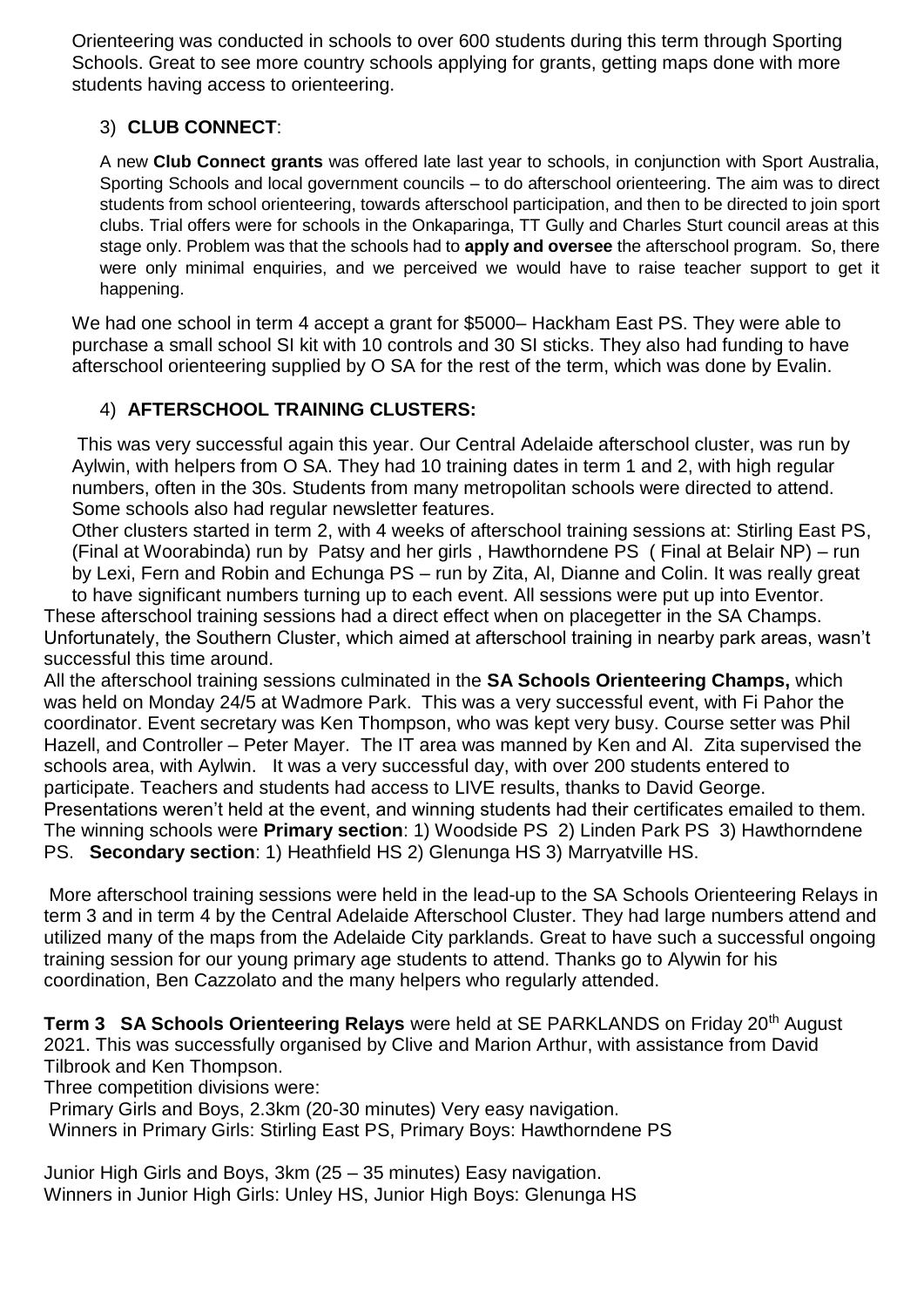Senior High Girls and Boys (year 10-12) 3.9km (30 – 40 minutes) Moderate navigation Winners in Senior High Girls: Heathfield HS Senior High Boys: Adelaide HS

#### 5) **MID- NORTH CLUSTER:**

The Mid- North afterschool training cluster started in term 1 and continued through term 2. This was set up in the Mid- North country area, around the Clare Valley and extending to Balaklava and Kadina. It omprised of schools that had previous Sporting Schools coaching, as a means to have local orienteering afterschool training sessions set up, with parents driving students to various schools . All the 10 participating schools had the opportunity to run one afterschool cluster training from their school each term and most accepted.

Numbers improved as this term went by, growing to over 20 regularly. We had 28 students at Auburn and 26 at Manoora, with students from 4 other schools attending the host school. A very keen number of students, including Junior Primary, were enjoying orienteering and attending regularly. Many schools needed O SA support to do the course setting and running of the sessions. Zita and Al were called out many times to assist, and we are hoping that eventually the schools will be able to run the sessions themselves.

This all was a lead up to the first ever **Mid- North Schools Orienteering Championships**, that was held at Balaklava PS / HS on June 4<sup>th</sup>. Most schools opted in, with various degrees of assistance needed from us. We had 118 students attend from 5 schools. The schools that attended were Balaklava PS and Balaklava HS, and the small primary schools of Manoora, Watervale and Saddleworth. We had a clash with SAPSASA Netball and Football in the metropolitan area which affected some of the schools attending, but still had enough numbers to have a good competition. Thanks to support from a large group of O SA members, who came to set up and run the day. The computer set up was by Colin, Trevor and Al, Starts by Craig Colwell and Clive, Finish by Erica, Rego by Fi and Marion, school supervision by Aylwin, maps by Adrian, and event coordination by Zita. Leila's press release on the day meant that the Local Plain's Producer newspaper reporter turned up to take photos, and we received press coverage and promotion of orienteering in a later edition. Thanks Leila.

----------------------------------------------------------------------------------------------------

**Overall, 2021 was a very successful year for orienteering in schools, despite of COVID causing some school lockdowns.**

**I would personally like to acknowledge our resident SA coach Evalin Brautigram, who was a great Sporting Schools coach in 2021. She coached in many schools during the three years she has been in Adelaide, and taught thousands of students. She ran effective PD sessions for teachers and staff, and also turned her hand to mapping schools. We wish her a safe return home.** 

**Zita Sankauskas - Orienteering SA Schools Coordinator 2021**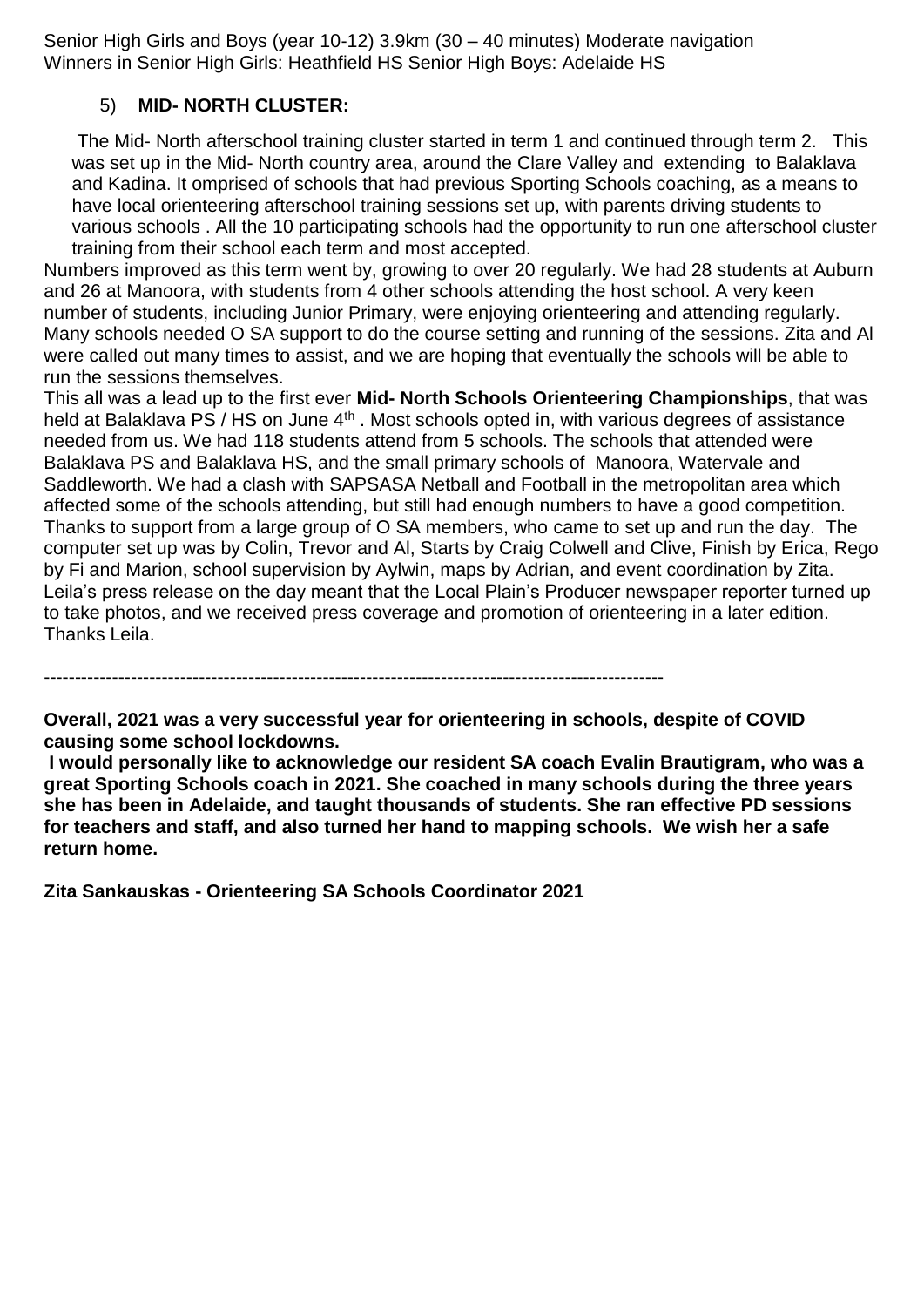## **SOUTHERN ARROWS REPORT 2021**

**Attendance** Ballarat- 12 Arrows Easter- 13 Renmark- 21 Broulee- 10

Two Southern Arrows did really well, with a 2nd place overall NOL finish for Emily Sorensen in W20 and 3rd for Olivia Sprod in W21. The junior women also won the team NOL and the senior women were 3rd.

There was bush training leading up to most NOL events specifically for Arrows, which had average attendance.

In 2022, we would like to have more attendance at NOL events, and hopefully top performances in each age category. Many Arrows have started interval training with a quicker running group, so the improvement in speed combined with orienteering training should improve performance.

**Evalin Brautigam - Coach**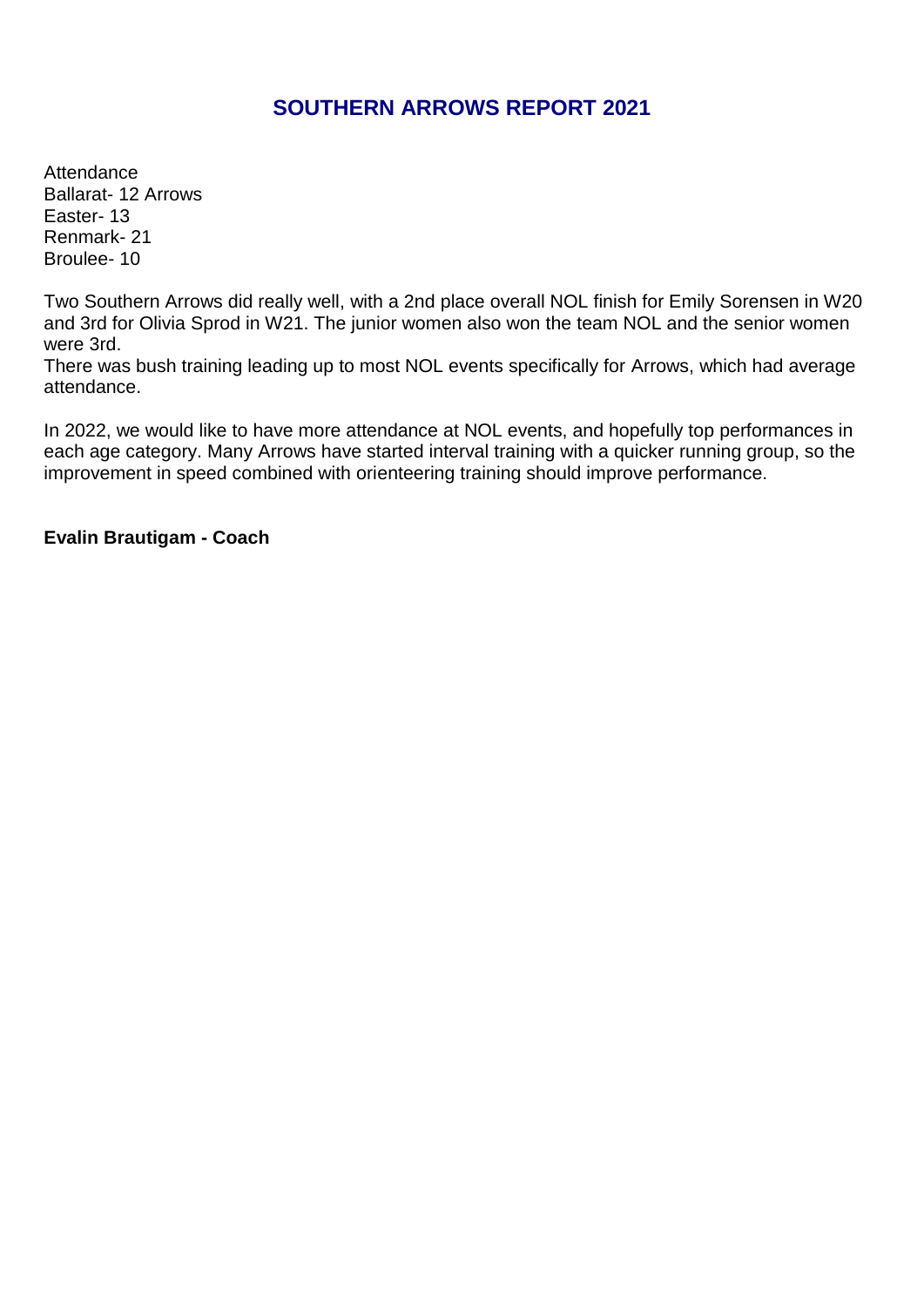## **INFORMATION TECHNOLOGY REPORT 2021**

1. **Club Numbers** (number of individuals)

|           |      | 7 F  |         |            |                |
|-----------|------|------|---------|------------|----------------|
| Club      | 2021 | 2020 | Change  | <b>New</b> | Lapsed         |
| OH        | 66   | 66   | 0.0     | 15         | 7              |
| <b>TT</b> | 60   | 48   | 12.0    | 13         | $\overline{2}$ |
| TJ        | 68   | 69   | $-1.0$  | 16         | 18             |
| <b>WA</b> | 44   | 39   | 5.0     | 6          | $\overline{4}$ |
| YA        | 36   | 37   | $-1.0$  | 1          | 3              |
| <b>TE</b> | 91   | 102  | $-11.0$ | 47         | 59             |
| <b>SB</b> | 40   | 34   | 6.0     | 6          | 3              |
| LI        | 40   | 41   | $-1.0$  | 9          | 9              |
|           | 445  | 436  | 9.0     | 113        | 105            |
|           |      |      |         |            |                |

Club Members Summary of All types

#### School Members 2021

| School               | Enrol | Club |
|----------------------|-------|------|
| <b>Heathfield HS</b> | 832   | ΟH   |
| Wirreanda SC         | 905   | TJ   |
| <b>Blackforest</b>   | 490   | TJ   |
| <b>Blackfriars</b>   |       |      |
| Priory               | 850   | TJ   |
| Goodwood PS          | 393   | TJ   |
| East Adelaide        |       |      |
| School               | 734   | TJ   |
| <b>Colonel Light</b> |       |      |
| Gardens              | 741   | TJ   |
| <b>Woodside PS</b>   | 250   |      |

 $Total = 5195$ 

A good year in spite of COVID with total members increasing by 9 compared to last year.

- 2. **Casual Registrations**: We currently have 156 casual registrations. (ie Casuals SA ) compared to 82 last year. Most of these have registered themselves. When registering in Eventor now a new person has to either join a club or Casuals SA. This has made it a lot easier dealing with non member pre entries.
- 3. **ENEWS Database** We send out ENEWS to 1 877 subscribers compared to 1737 in 2020
- 4. **Event Participation** An excellent year with increased participation in almost all categories

| Event                                                                                   | Date       | Club            | F  | м   | O | Total | 2020 |
|-----------------------------------------------------------------------------------------|------------|-----------------|----|-----|---|-------|------|
| <b>State Championships Events</b>                                                       |            |                 |    |     |   |       |      |
| SA Sprint Championships - Roseworthy College<br>NOL - SA Long Distance Champs - Crooked | 2021-02-27 | WA S            | 40 | 61  | 2 | 103   | 98   |
| Straight<br>Watts Gully Foot & SA MTBO Champs (MTBO                                     | 2021-04-25 | OH S            | 77 | 131 | 2 | 210   | 135  |
| 15)                                                                                     | 2021-07-04 | TJ S            | 27 | 51  | 3 | 81    | 29   |
| Day 1 SA Night Championships - OY Rock Oyster                                           | 2021-07-17 | TT S            | 22 | 28  | 5 | 55    | 41   |
| South Australian Interclub Relays Trinity College                                       | 2021-08-22 | SW <sub>S</sub> | 91 | 141 | 0 | 232   | 128  |
| Paradise South - SA Middle Distance Champs                                              | 2021-08-29 | TJ S            | 45 | 59  | 1 | 105   | 121  |
|                                                                                         |            |                 |    |     |   | 786   | 552  |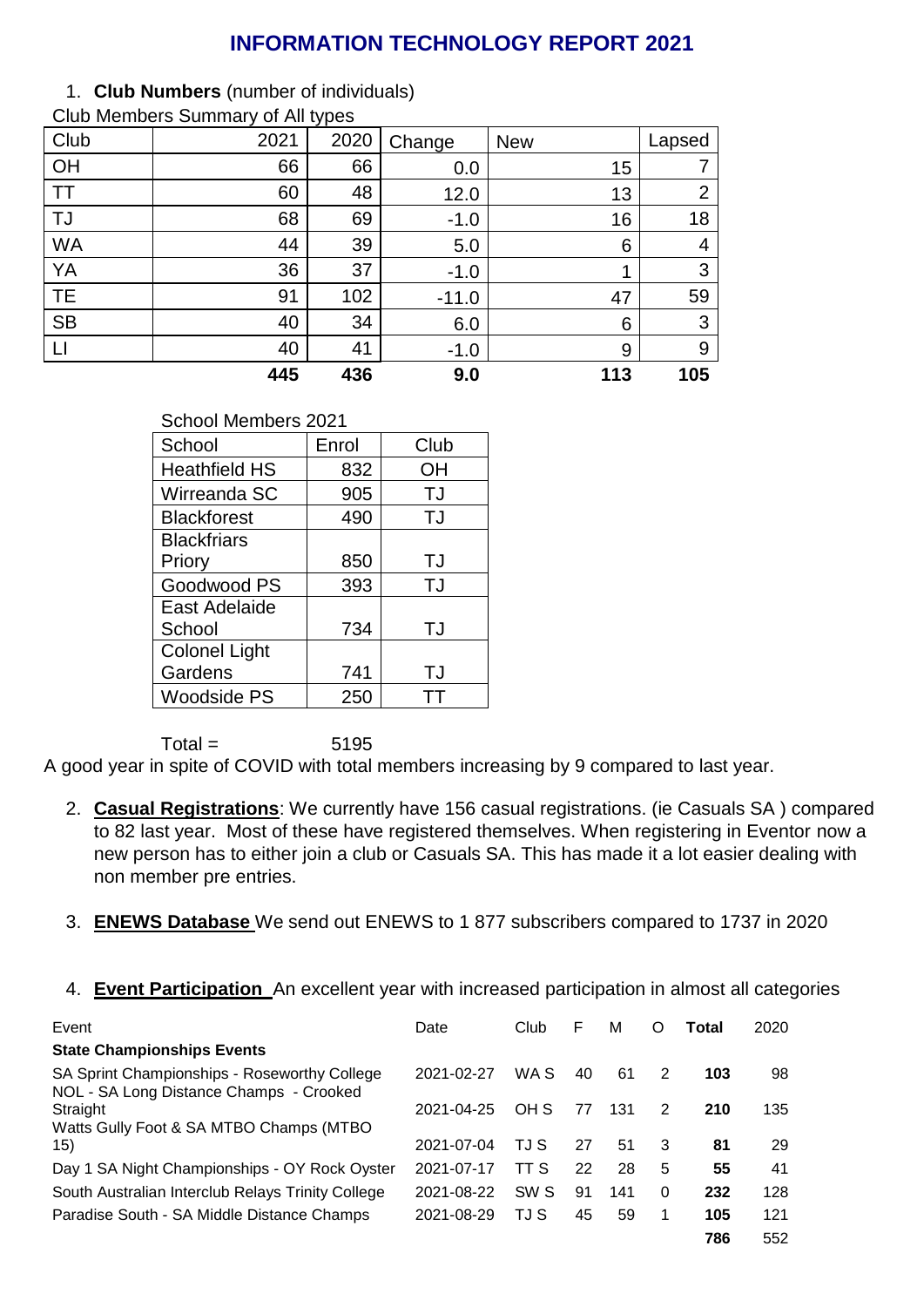| Event                                                                            | Date       | Club            | F  | M                | O              | <b>Total</b> | 2020 |
|----------------------------------------------------------------------------------|------------|-----------------|----|------------------|----------------|--------------|------|
| <b>Minor Weekend Events</b>                                                      |            |                 |    |                  |                |              |      |
| Adelaide Sprint Camp (Saturday race only)                                        | 2021-01-22 | <b>SA</b>       | 16 | 27               | 1              | 44           |      |
| Adelaide Sprint Camp- Knockout Race Only                                         | 2021-01-23 | <b>SA</b>       | 15 | 21               | 0              | 36           |      |
| NT: Wet Season Series: Parap                                                     | 2021-01-29 | TE <sub>S</sub> | 10 | 16               | 7              | 33           |      |
| <b>Lincoln Cove</b>                                                              | 2021-02-04 | $LI$ S          | 0  | $\mathbf 0$      | 27             | 27           |      |
| NT: Wet Season Series: Anula                                                     | 2021-02-05 | TE <sub>S</sub> | 13 | 22               | 18             | 53           |      |
| NT: Wet Season Series: Cullen Bay                                                | 2021-02-12 | TE <sub>S</sub> | 15 | 25               | 21             | 61           |      |
| <b>Lincoln West</b>                                                              | 2021-02-18 | $LI$ S          | 0  | $\boldsymbol{0}$ | 25             | 25           |      |
| NT: Wet Season Series: Jingili Water Gardens                                     | 2021-02-19 | TE <sub>S</sub> | 16 | 22               | 24             | 62           |      |
| NT: Wet Season Series: Fannie Bay                                                | 2021-02-26 | TE <sub>S</sub> | 16 | 24               | 32             | 72           |      |
| <b>Kirton Point</b>                                                              | 2021-03-04 | LI S            | 0  | $\mathbf 0$      | 20             | 20           |      |
| NT: East Point                                                                   | 2021-03-06 | TE S            | 13 | 13               | 34             | 60           |      |
| Whyalla Hills                                                                    | 2021-03-13 | SB <sub>S</sub> | 0  | $\mathbf 0$      | 39             | 39           |      |
| <b>Rustlers Gully</b>                                                            | 2021-03-18 | $LI$ S          | 0  | $\mathbf 0$      | 20             | 20           |      |
| Encounter Weekend: Victor Harbor Foot and                                        |            |                 |    |                  |                |              |      |
| <b>MTBO</b>                                                                      | 2021-03-20 | TJ S            | 32 | 44               | $\overline{2}$ | 78           |      |
| <b>Encounter Weekend: Port Elliot</b>                                            | 2021-03-20 | OH <sub>S</sub> | 30 | 42               | 4              | 76           |      |
| NT: Territory Wildlife Park Score Event AGM                                      | 2021-03-20 | TE S            | 11 | 12 <sup>°</sup>  | 22             | 45           |      |
| <b>Belair National Park Foot MTBO</b>                                            | 2021-03-27 | WA S            | 53 | 73               | 11             | 137          |      |
| Whyalla East                                                                     | 2021-03-27 | SB <sub>S</sub> | 0  | $\mathbf 0$      | 39             | 39           |      |
| <b>Brinkworth Sprint Event</b>                                                   | 2021-03-27 | LI S            | 0  | $\mathbf 0$      | 22             | 22           |      |
| <b>False Bay</b>                                                                 | 2021-04-11 | SB <sub>S</sub> | 0  | 0                | 45             | 45           |      |
| NT: Casuarina Beach Coastal Reserve<br>NOL & WRE Event Mid Distance Wiela-Bunyip | 2021-04-17 | TE <sub>S</sub> | 16 | 23               | 23             | 62           |      |
| Reach                                                                            | 2021-04-24 | YA S            | 78 | 130              | 3              | 211          |      |
| Renmark Schools Sprint Event                                                     | 2021-04-25 | TT <sub>S</sub> | 58 | 88               | $\overline{2}$ | 148          |      |
| NT: Katherine Long Weekend: Day 3                                                | 2021-04-25 | TE <sub>S</sub> | 3  | 6                | 8              | 17           |      |
| Gurra Yarda                                                                      | 2021-05-01 | LI S            | 0  | 0                | 42             | 42           |      |
| City to Bush Foot O MTBO Highbury                                                | 2021-05-02 | TT <sub>S</sub> | 0  | $\mathbf 0$      | 65             | 65           |      |
| Moonabie North                                                                   | 2021-05-02 | SB S            | 0  | 0                | 25             | 25           |      |
| City to Bush Event - Adelaide Parklands                                          | 2021-05-08 | SW <sub>S</sub> | 17 | 17               | 6              | 40           |      |
| Mourilya                                                                         | 2021-05-15 | LI S            | 0  | $\mathbf 0$      | 47             | 47           |      |
| Shepherds Hill City to Bush Series Event 3                                       | 2021-05-16 | TJ S            | 23 | 30               | 9              | 62           |      |
| Karinya Eden Hills - Foot and MTBO Score Event                                   | 2021-05-23 | OH <sub>S</sub> | 0  | $\mathbf 0$      | 83             | 83           |      |
| Corunna Gap                                                                      | 2021-05-30 | SB <sub>S</sub> | 0  | $\mathbf 0$      | 29             | 29           |      |
| Cobbler Creek Foot and MTBO                                                      | 2021-06-06 | YA <sub>S</sub> | 0  | 0                | 59             | 59           |      |
| Coffin Bay - EP Relays                                                           | 2021-06-06 | $LI$ S          | 0  | $\mathbf 0$      | 50             | 50           |      |
| Manawarra - North of Hawker                                                      | 2021-06-12 | OH <sub>S</sub> | 47 | 60               | 1              | 108          |      |
| Day 3 Flinders Ranges Weekend - Rawnsley                                         | 2021-06-14 | TJ S            | 47 | 62               | $\overline{7}$ | 116          |      |
| Mt Dutton                                                                        | 2021-06-20 | $LI$ S          | 0  | 0                | 43             | 43           |      |
| <b>Salt Creek</b>                                                                | 2021-06-27 | SB <sub>S</sub> | 0  | $\pmb{0}$        | 29             | 29           |      |
| Donington                                                                        | 2021-07-04 | $LI$ S          | 0  | 0                | 36             | 36           |      |
| <b>Mitchell Park</b>                                                             | 2021-08-08 | WA S            | 39 | 41               | $\mathbf 1$    | 81           |      |
| <b>Hidden Valley</b>                                                             | 2021-08-08 | SB <sub>S</sub> | 0  | 0                | 45             | 45           |      |
| Para Wirra Conservation Park (Eastern Part)                                      | 2021-08-15 | TT S            | 37 | 47               | $\overline{2}$ | 86           |      |
| <b>Surfleet Cove</b>                                                             | 2021-08-15 | $LI$ S          | 0  | $\mathbf 0$      | 35             | 35           |      |
| Burra Bush Weekend Day 1 - Worlds End                                            | 2021-08-28 | OH <sub>S</sub> | 45 | 59               | 1              | 105          |      |
| Whyalla East                                                                     | 2021-08-29 | SB <sub>S</sub> | 0  | 0                | 34             | 34           |      |
| Log Hut Gully                                                                    | 2021-09-05 | $LI$ S          | 0  | $\mathbf 0$      | 28             | 28           |      |
| Keynes Gap                                                                       | 2021-09-05 | YA <sub>S</sub> | 43 | 54               | 5              | 102          |      |
| Nicolson-Playford                                                                | 2021-09-12 | SB <sub>S</sub> | 0  | $\mathbf 0$      | 23             | 23           |      |
| Navigator College - End of Season event                                          | 2021-09-19 | LI S            | 0  | 0                | 25             | 25           |      |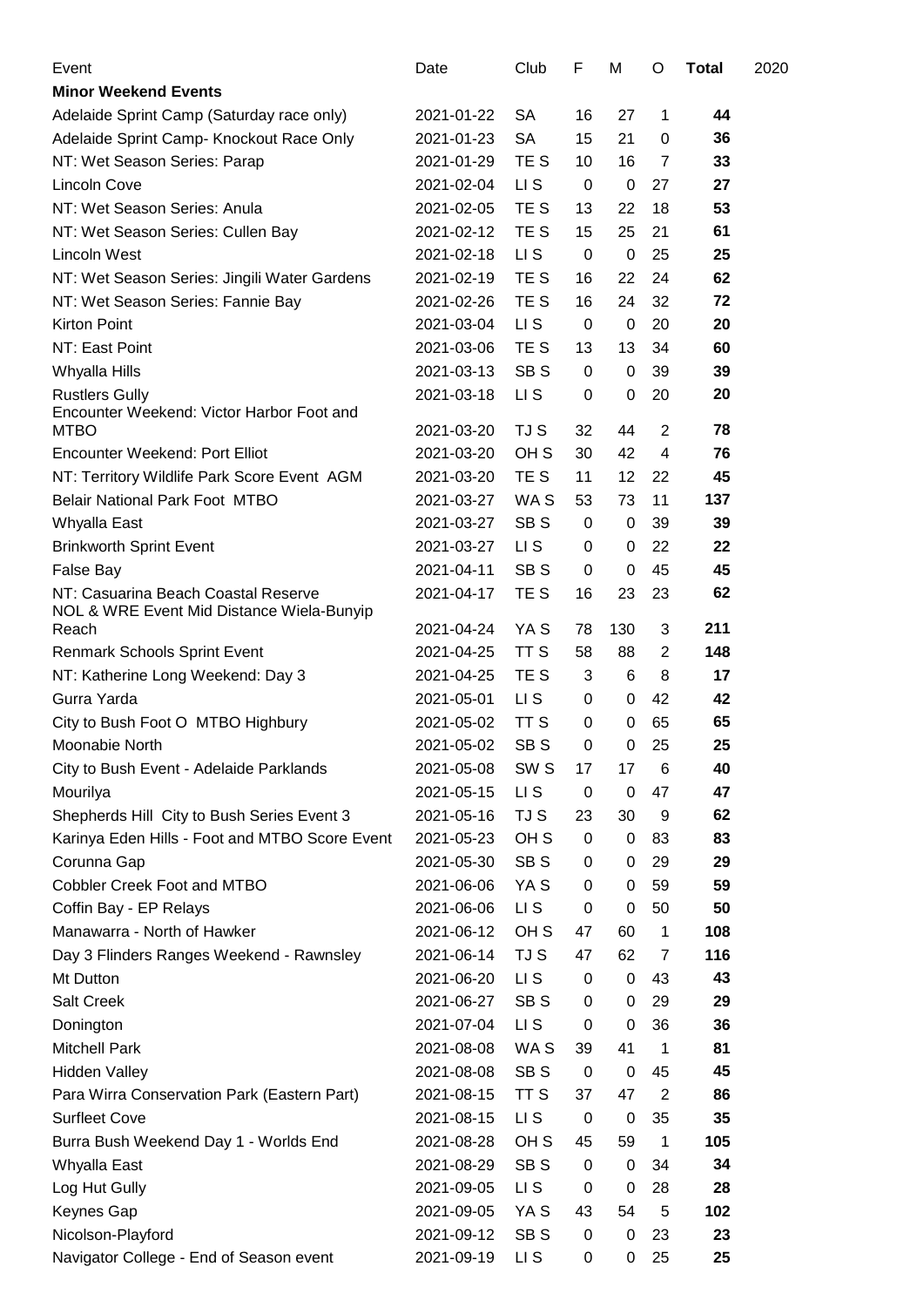| Event<br><b>Weekday Event (Twilight Series/Snap</b><br>Sprint) | Date       | Club                               | F  | M   | O        | <b>Total</b> | 2020 |
|----------------------------------------------------------------|------------|------------------------------------|----|-----|----------|--------------|------|
| Twilight Series - Event 6 - Craigburn                          | 2021-01-08 | SA                                 | 27 | 41  | 7        | 75           |      |
| light Series Event #7 - Goodwood                               | 2021-01-15 | <b>SA</b>                          | 44 | 54  | 17       | 115          |      |
| Twilight Series Event #8 - Glenelg                             | 2021-01-22 | SA                                 | 40 | 46  | 13       | 99           |      |
| Snap Sprint Series #1 Flinders University North                | 2021-01-29 | SW S                               | 39 | 47  | 10       | 96           |      |
| Snap Sprint Series Event 2 - Underdale                         | 2021-02-05 | SW <sub>S</sub>                    | 32 | 41  | 7        | 80           |      |
| Snap Sprint Series Event 3 - Belair National Park              | 2021-02-12 | SW <sub>S</sub><br>SW <sub>S</sub> | 45 | 56  | 13       | 114          |      |
| Snap Sprint Series Event 4 - Semaphore Park                    | 2021-02-19 | SA                                 | 31 | 41  | 6        | 78           |      |
| Twilight Series Event #1 - SE Adelaide Parklands               | 2021-11-19 | SA                                 | 28 | 31  | 5        | 64           |      |
| Twilight Series Event #2 - Panorama                            | 2021-11-26 | SA                                 | 37 | 38  | 9        | 84           |      |
| Twilight Series Event #3 - Torrens in Paradise                 | 2021-12-03 | SA                                 | 32 | 34  | 6        | 72           |      |
| Twilight Series Event #4 - NE Adelaide Parklands               | 2021-12-10 | <b>SA</b>                          | 35 | 46  | 8        | 89           |      |
| Twilight Series Event #5 - Henley                              | 2021-12-17 | SA                                 | 23 | 22  | 10       | 55           |      |
|                                                                |            |                                    |    |     |          | 1021         | 789  |
| Event                                                          | Date       | Club                               | F  | M   | O        | <b>Total</b> | 2020 |
| <b>School Championship Events</b>                              |            |                                    |    |     |          |              |      |
| SA Schools Orienteering Champs Wadmore Park                    | 2021-05-24 | TT S                               | 85 | 117 | 0        | 202          | 152  |
| MID-NORTH ORIENTEERING CHAMPIONSHIPS                           | 2021-06-04 | SA                                 | 53 | 65  | 0        | 118          |      |
| SA Schools Relay Championships                                 | 2021-08-20 | SA                                 | 0  | 0   | 74       | 74           |      |
|                                                                |            |                                    |    |     |          | 394          | 152  |
| Event<br><b>OY Events</b>                                      | Date       | Club                               | F  | M   | O        | <b>Total</b> | 2020 |
| Day 2 Flinders Ranges Weekend - Wilpena Spurs                  |            |                                    |    |     |          |              |      |
| OY                                                             | 2021-06-12 | TT <sub>S</sub>                    | 47 | 62  | 10       | 119          |      |
| Immanuel College Sprint OY and SST                             | 2021-06-27 | YA S                               | 38 | 48  | 0        | 86           |      |
| Day 2 Rock Oyster OY SST                                       | 2021-07-18 | TT <sub>S</sub>                    | 47 | 53  | 2        | 102          |      |
| Narrinyeri Hills Long OY                                       | 2021-09-12 | WA S                               | 44 | 53  | $\Omega$ | 97           |      |
|                                                                |            |                                    |    |     |          | 404          | 417  |
|                                                                |            |                                    |    |     |          |              |      |

| Date       | Cluster          | Location                | PrM            | PrF | Sub | <b>HsM</b> | $H$ s $F$ | Sub | Total |
|------------|------------------|-------------------------|----------------|-----|-----|------------|-----------|-----|-------|
| 11/03/2021 | Central          | Park 20                 | 18             | 12  | 30  |            |           |     | 31    |
| 17/03/2021 | Mid North        | Manoora PS              | 6              | 6   | 12  |            |           | 0   | 12    |
| 18/03/2021 | Central          | Park 17                 | 22             | 13  | 35  |            |           |     | 36    |
| 22/03/2021 | <b>Mid North</b> | <b>Balaklava HS</b>     | $\overline{2}$ | 4   | 6   |            |           | 0   | 6     |
| 25/03/2021 | Central          | Kensi Gdns              | 30             | 18  | 48  |            | 3         | 4   | 52    |
|            |                  | Winkler                 |                |     |     |            |           |     |       |
| 31/03/2021 | Mid North        | Park/Saddleworth        | 13             | 13  | 26  |            |           | 0   | 26    |
| 1/04/2021  | Central          | <b>Veale Gdns</b>       | 22             | 14  | 36  |            |           |     | 37    |
|            |                  | Harvest                 |                |     |     |            |           |     |       |
| 7/04/2021  | Mid North        | CC/Kadina               | 6              | 6   | 12  | 6          | 7         | 13  | 25    |
| 27/04/2021 | <b>Hills</b>     | <b>Stirling East PS</b> | 8              | 10  | 18  |            |           | 0   | 18    |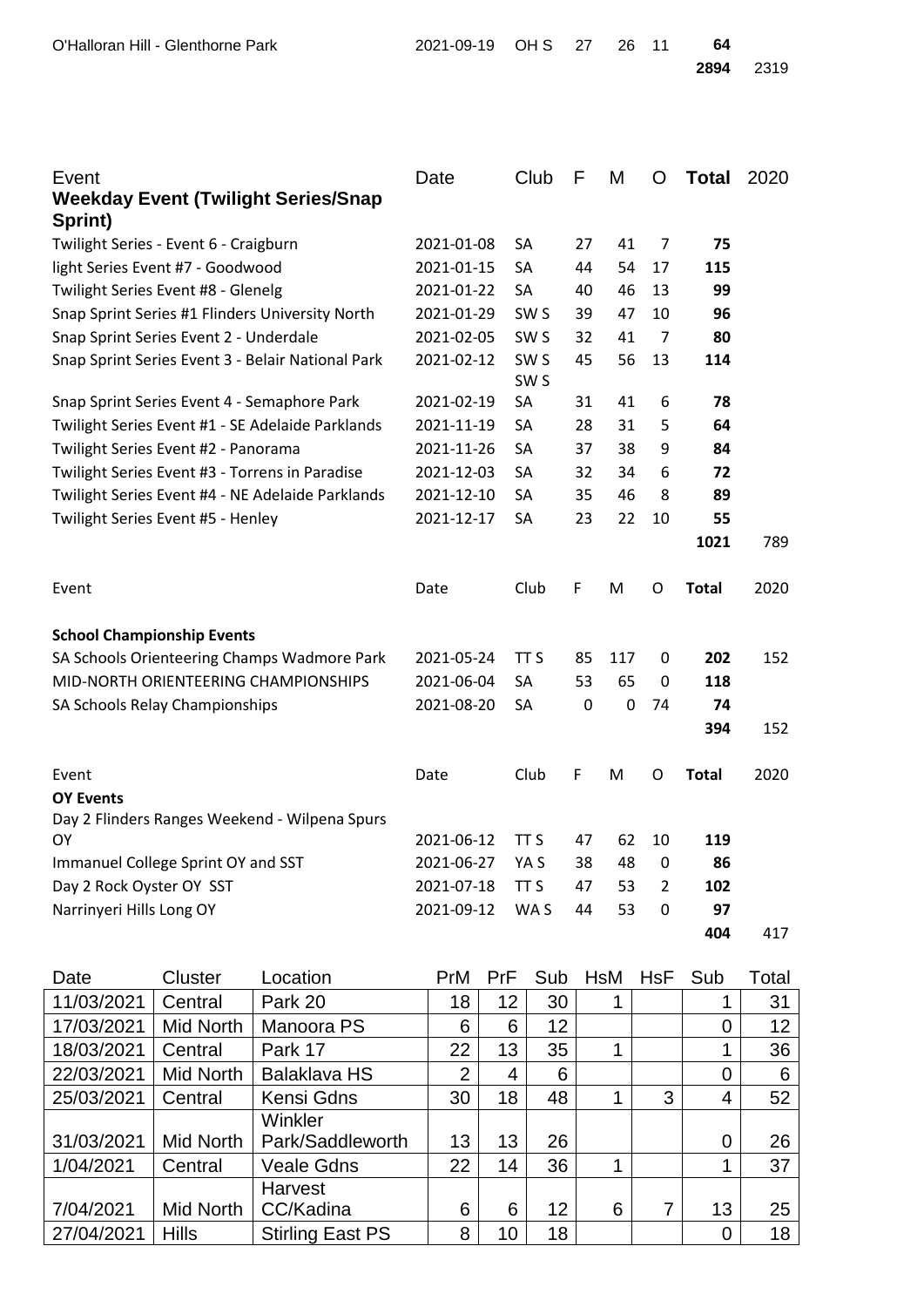| 29/04/2021 | Central          | <b>Bonython Pk</b>      | 19                       | 8              | 27  | $\overline{2}$ | $\overline{2}$ | 4              | 31  |
|------------|------------------|-------------------------|--------------------------|----------------|-----|----------------|----------------|----------------|-----|
| 29/04/2021 | <b>Hills</b>     | Echunga PS              | 14                       | 12             | 26  |                |                | $\mathbf 0$    | 26  |
| 29/04/2021 | <b>Mid North</b> | <b>Watervale PS</b>     | 15                       | 7              | 22  |                |                | $\mathbf 0$    | 22  |
| 3/05/2021  | <b>Mid North</b> | <b>Balaklava PS</b>     | $\overline{\mathcal{A}}$ | 8              | 12  |                |                | $\overline{0}$ | 12  |
| 4/05/2021  | <b>Hills</b>     | <b>Stirling East PS</b> | 9                        | 12             | 21  |                |                | $\mathbf 0$    | 21  |
| 6/05/2021  | Central          | <b>SW Parklands</b>     | 19                       | 13             | 32  | 1              |                | 1              | 33  |
| 6/05/2021  | <b>Hills</b>     | Echunga PS              | 16                       | 12             | 28  |                |                | $\overline{0}$ | 28  |
| 7/05/2021  | <b>Hills</b>     | <b>Hawthorndene PS</b>  | 8                        | 10             | 18  |                |                | $\mathbf 0$    | 18  |
| 11/05/2021 | <b>Hills</b>     | <b>Stirling East PS</b> | 12                       | 16             | 28  |                |                | $\overline{0}$ | 28  |
|            |                  | <b>Truro PS/Heroes</b>  |                          |                |     |                |                |                |     |
| 12/05/2021 | <b>Mid North</b> | Park                    | 4                        | 6              | 10  |                |                | 0              | 10  |
| 13/05/2021 | Central          | Pityarilla              | 17                       | 8              | 25  | $\mathbf{1}$   | 3              | 4              | 29  |
| 13/05/2021 | <b>Hills</b>     | Echunga PS              | 17                       | 14             | 31  |                |                |                | 31  |
| 14/05/2021 | <b>Hills</b>     | <b>Hawthorndene PS</b>  | 6                        | 6              | 12  |                |                | $\overline{0}$ | 12  |
| 19/05/2021 | <b>Mid North</b> | Saddleworth PS          | 16                       | 12             | 28  |                |                | $\overline{0}$ | 28  |
| 20/05/2021 | Central          | Wirraninthi             | 24                       | 18             | 42  | $\overline{2}$ | 3              | 5              | 47  |
| 20/05/2021 | <b>Hills</b>     | Echunga PS              | 16                       | 12             | 28  |                |                | $\overline{0}$ | 28  |
| 21/05/2021 | <b>Hills</b>     | Hawthorndene PS         | 10                       | 11             | 21  |                |                | $\mathbf 0$    | 21  |
| 26/05/2021 | <b>Mid North</b> | Aububurn PS             | 15                       | 8              | 23  |                |                | $\overline{0}$ | 23  |
| 2/06/2021  | <b>Mid North</b> | Manoora PS              | 16                       | $\overline{7}$ | 23  |                |                | $\overline{0}$ | 23  |
|            |                  | <b>Balaklava HS</b>     |                          |                |     |                |                |                |     |
| 4/06/2021  | <b>Mid North</b> | <b>School Champs</b>    |                          |                | 0   | 22             | 25             | 47             | 47  |
| 10/06/2021 | <b>Mid North</b> | <b>Watervale PS</b>     | 8                        | 6              | 14  |                |                | $\overline{0}$ | 14  |
| 16/06/2021 | <b>Mid North</b> | Saddleworth PS          | 22                       | 19             | 41  |                |                | $\mathbf 0$    | 41  |
| 5/08/2021  | Central          | <b>King Rodney</b>      | 10                       | 10             | 20  | 1              |                | 1              | 21  |
| 12/08/2021 | Central          | Goodwood Orph           | 15                       | 11             | 26  | 1              |                | 1              | 27  |
| 21/10/2021 | Central          | Linden Pk PS            | $\overline{7}$           | 16             | 23  | 1              | 1              | $\overline{2}$ | 25  |
| 28/10/2021 | Central          | <b>Black Forest PS</b>  | 16                       | 16             | 32  |                |                | $\overline{0}$ | 32  |
| 4/11/2021  | Central          | <b>Burnside PS</b>      | 16                       | 13             | 29  |                |                | $\overline{0}$ | 29  |
| 11/11/2021 | Central          | <b>Trinity Gdns PS</b>  | 6                        | 5              | 11  |                |                | 0              | 11  |
| 25/11/2021 | Central          | Heywood Pk              | 15                       | 6              | 21  | 1              |                | 1              | 22  |
| 18/5/20021 | <b>Hills</b>     | <b>Stirling East PS</b> | 10                       | 12             | 22  |                |                | $\mathbf 0$    | 22  |
| Total +    |                  |                         | 414                      | 321            | 735 | 38             | 43             | 81             | 816 |
|            |                  |                         |                          |                |     |                |                | 2020           | 463 |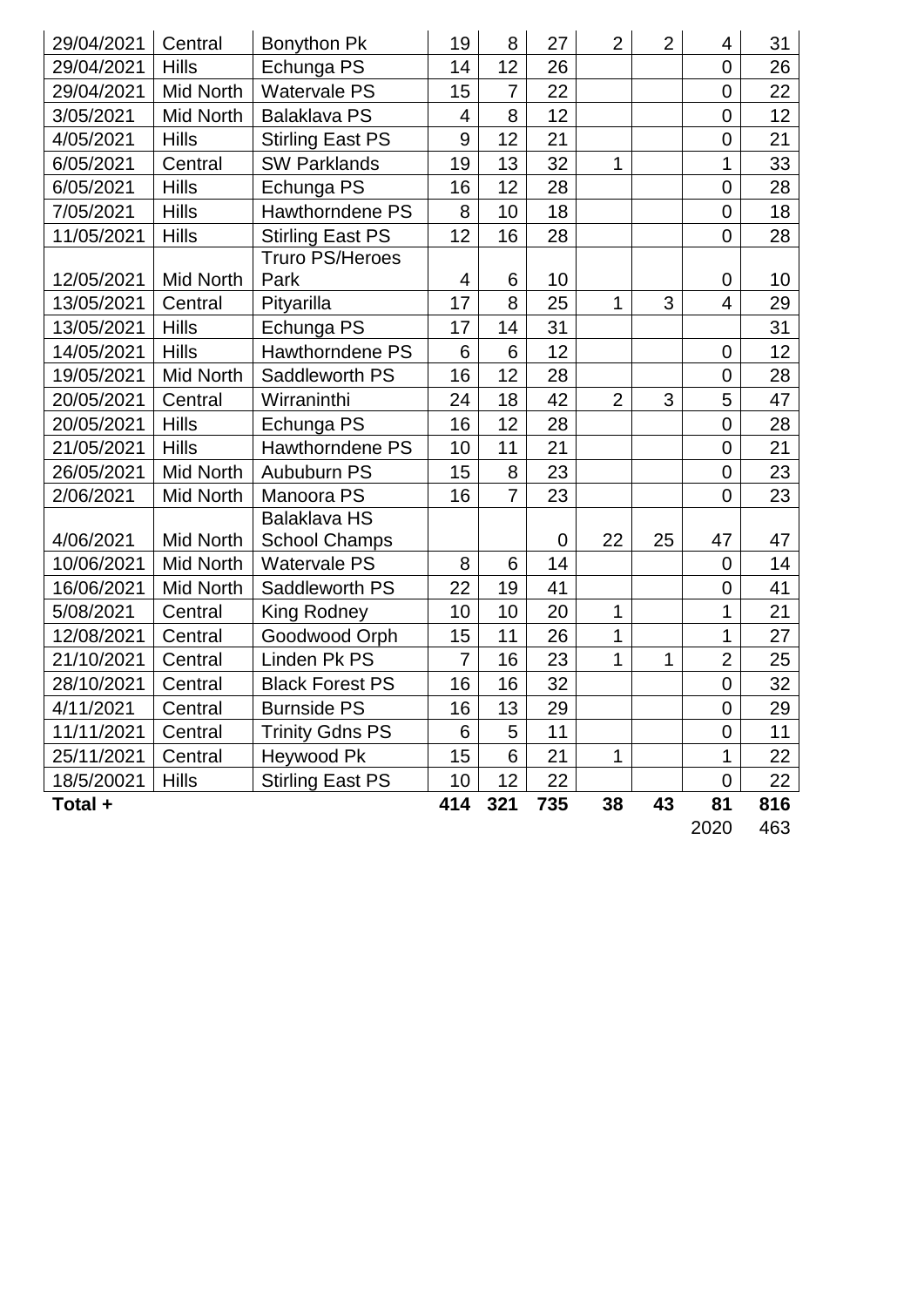## **Sporting Schools**

| Date/Term  | Location                  | Pr M | Pr F | Sub | M | Hs F | Subl             | Total     |
|------------|---------------------------|------|------|-----|---|------|------------------|-----------|
| 17-Feb     | Rose Park PS              | 80   | 73   | 153 |   |      | 0                | 153       |
| 24-Feb     | Rose Park PS              | 80   | 73   | 153 |   |      | $\mathbf 0$      | 153       |
| 3-Mar      | Rose Park PS              | 80   | 73   | 153 |   |      | $\mathbf 0$      | 153       |
| 10-Mar     | Rose Park PS              | 80   | 73   | 153 |   |      | 0                | 153       |
| 2-Mar      | Hackham East PS           | 60   | 60   | 120 |   |      | $\mathbf 0$      | 120       |
| 9-Mar      | Hackham East PS           | 60   | 60   | 120 |   |      | $\mathbf 0$      | 120       |
| 17-Mar     | Hackham East PS           | 60   | 60   | 120 |   |      | 0                | 120       |
| 24-Mar     | Hackham East PS           | 60   | 60   | 120 |   |      | $\mathbf 0$      | 120       |
| 4-Mar      | <b>Trinity Gardens PS</b> | 75   | 75   | 150 |   |      | 0                | 150       |
| 11/03/2021 | <b>Trinity Gardens PS</b> | 75   | 75   | 150 |   |      | $\mathbf 0$      | 150       |
| 18/03/2021 | <b>Trinity Gardens PS</b> | 75   | 75   | 150 |   |      | $\mathbf 0$      | 150       |
| 25/03/2021 | <b>Trinity Gardens PS</b> | 75   | 75   | 150 |   |      | $\mathbf 0$      | 150       |
| 16/03/2021 | Manoora PS                | 16   | 16   | 32  |   |      | $\mathbf 0$      | 32        |
| 16-Mar     | Manoora PS                | 16   | 16   | 32  |   |      | $\boldsymbol{0}$ | 32        |
| 17-Mar     | Manoora PS                | 16   | 16   | 32  |   |      | $\overline{0}$   | 32        |
| 17-Mar     | Manoora PS                | 16   | 16   | 32  |   |      | $\boldsymbol{0}$ | 32        |
| 27-Apr     | <b>Burnside PS</b>        | 147  | 148  | 295 |   |      | $\mathbf 0$      | 295       |
| 30-Apr     | <b>Burnside PS</b>        | 147  | 148  | 295 |   |      | $\mathbf 0$      | 295       |
| 3-May      | <b>Burnside PS</b>        | 147  | 148  | 295 |   |      | $\mathbf 0$      | 295       |
| 4-May      | <b>Burnside PS</b>        | 147  | 148  | 295 |   |      | $\mathbf 0$      | 295       |
| 10-May     | <b>Burnside PS</b>        | 147  | 148  | 295 |   |      | 0                | 295       |
| 11-May     | <b>Burnside PS</b>        | 147  | 148  | 295 |   |      | $\mathbf 0$      | 295       |
| 17-May     | <b>Burnside PS</b>        | 147  | 148  | 295 |   |      | $\mathbf 0$      | 295       |
| 18-May     | <b>Burnside PS</b>        | 147  | 148  | 295 |   |      | 0                | 295       |
| 13-May     | Walkerville PS            | 100  | 100  | 200 |   |      | $\mathbf 0$      | 200       |
| 20-May     | Walkerville PS            | 100  | 100  | 200 |   |      | $\boldsymbol{0}$ | 200       |
| 27-May     | Walkerville PS            | 100  | 100  | 200 |   |      | $\mathbf 0$      | 200       |
| 3-Jun      | Walkerville PS            | 100  | 100  | 200 |   |      | $\mathbf 0$      | 200       |
| 29-Apr     | Woodside PS               | 82   | 82   | 164 |   |      | $\boldsymbol{0}$ | 164       |
| 6-May      | Woodside PS               | 82   | 82   | 164 |   |      | 0                | 164       |
| 13-May     | Woodside PS               | 82   | 82   | 164 |   |      | $\boldsymbol{0}$ | 164       |
| 20-May     | Woodside PS               | 82   | 82   | 164 |   |      | $\mathbf 0$      | 164       |
| 4-May      | Seaview C - Pt Augusta    | 36   | 36   | 72  |   |      | $\boldsymbol{0}$ | 72        |
| 11-May     | Seaview C - Pt Augusta    | 36   | 36   | 72  |   |      | $\mathbf 0$      | 72        |
| 18-May     | Seaview C - Pt Augusta    | 36   | 36   | 72  |   |      | $\pmb{0}$        | 72        |
| 25-May     | Seaview C - Pt Augusta    | 36   | 36   | 72  |   |      | $\mathbf 0$      | 72        |
| 7-Jun      | Warriappendi School       | 15   |      | 15  |   |      | $\pmb{0}$        | 15        |
| 7-Jun      | Warriappendi School       | 15   |      | 15  |   |      | $\boldsymbol{0}$ | 15        |
|            | Warriappendi School       | 15   |      | 15  |   |      | $\mathbf 0$      | 15        |
| $21$ -Jun  | Warriappendi School       | 15   |      | 15  |   |      | $\boldsymbol{0}$ | 15        |
| $21$ -Jun  |                           |      |      |     |   |      | $\pmb{0}$        |           |
| 5/05/2021  | Annesley JS               | 45   | 46   | 91  |   |      |                  | $\pmb{0}$ |
| 12/05/2021 | Annesley JS               | 45   | 46   | 91  |   |      | $\mathbf 0$      | 91        |
| 19/05/2021 | Annesley JS               | 45   | 46   | 91  |   |      | $\boldsymbol{0}$ | 91        |
| 26/05/2021 | Annesley JS               | 45   | 46   | 91  |   |      | $\mathbf 0$      | 91        |
| 28-May     | <b>Upper Sturt PS</b>     | 37   | 37   | 74  |   |      | $\boldsymbol{0}$ | 74        |
| 4-Jun      | <b>Upper Sturt PS</b>     | 37   | 37   | 74  |   |      | $\mathbf 0$      | 74        |
| $11$ -Jun  | <b>Upper Sturt PS</b>     | 37   | 37   | 74  |   |      | $\mathbf 0$      | 74        |
| 18-Jun     | <b>Upper Sturt PS</b>     | 37   | 37   | 74  |   |      | $\pmb{0}$        | 74        |
| 4-Jun      | Tumby Bay Area S          | 15   | 20   | 35  |   |      | $\pmb{0}$        | 35        |

Hs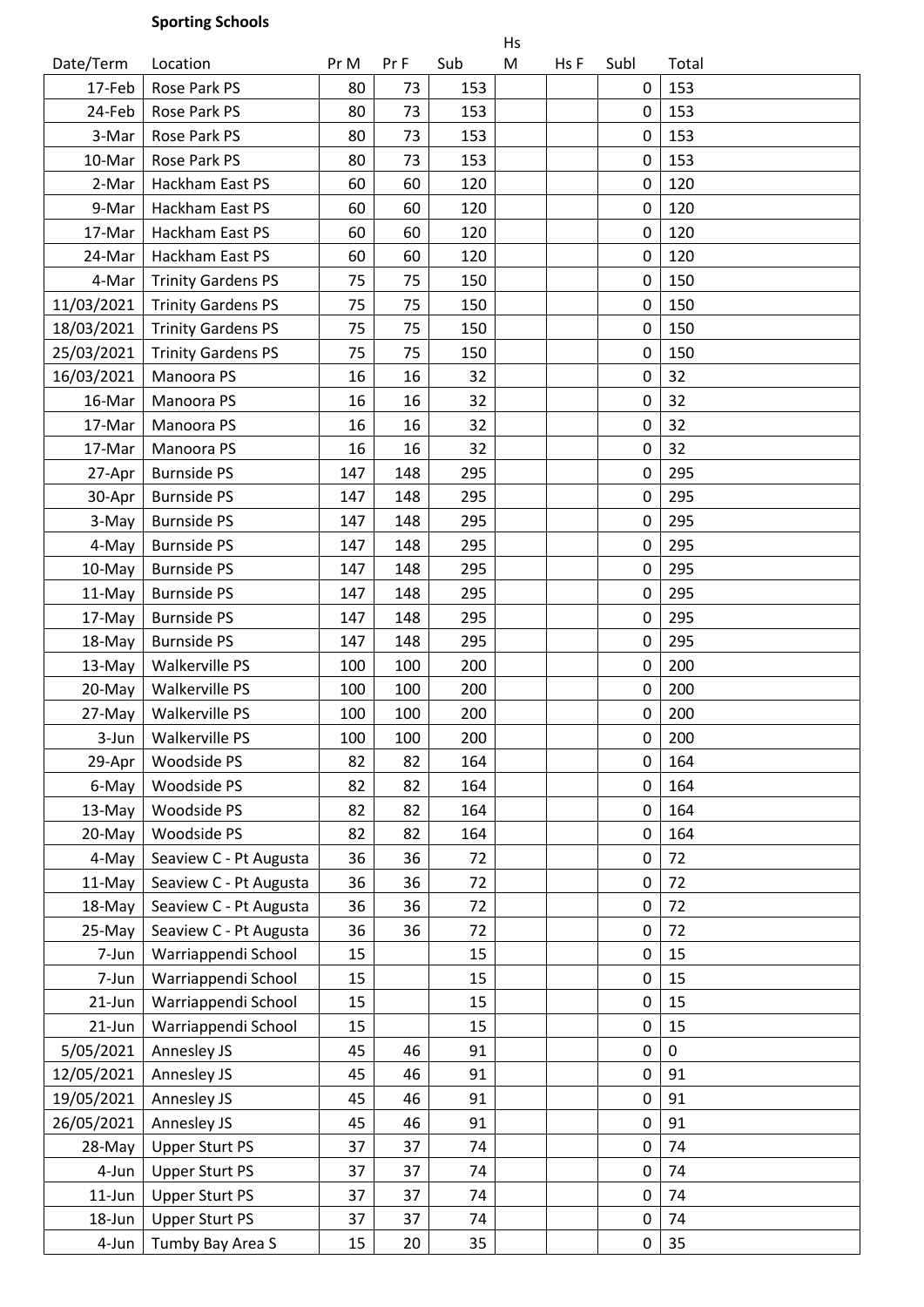| $11$ -Jun  | Tumby Bay Area S            | 15 | 20 | 35          |    |    | 0                | 35          |
|------------|-----------------------------|----|----|-------------|----|----|------------------|-------------|
| 18-Jun     | Tumby Bay Area S            | 15 | 20 | 35          |    |    | $\mathbf 0$      | 35          |
| 25-Jun     | Tumby Bay Area S            | 15 | 20 | 35          |    |    | $\mathbf 0$      | 35          |
| $2-Jun$    | Tyndale CC                  |    |    | 0           | 23 | 22 | 45               | 45          |
| 9-Jun      | Tyndale CC                  |    |    | 0           | 23 | 22 | 45               | 45          |
|            |                             |    |    |             | 23 | 22 | 45               | 45          |
| 16-Jun     | Tyndale CC                  |    |    | 0           |    |    |                  |             |
| $23$ -Jun  | Tyndale CC                  |    |    | 0           | 23 | 22 | 45               | 45          |
| 17-Jun     | Dame Roma SS                |    |    | 0           | 12 | 12 | 24               | 24          |
| 17-Jun     | Dame Roma SS                |    |    | 0           | 12 | 12 | 24               | 24          |
| 24-Jun     | Dame Roma SS                |    |    | 0           | 12 | 12 | 24               | 24          |
| 24-Jun     | Dame Roma SS                |    |    | 0           | 12 | 12 | 24               | 24          |
|            | Pinnacle College            | 37 | 38 | 75          |    |    | $\mathbf 0$      | 75          |
|            | Pinnacle College            | 37 | 38 | 75          |    |    | $\pmb{0}$        | 75          |
|            | Pinnacle College            | 37 | 38 | 75          |    |    | $\mathbf 0$      | 75          |
|            | Pinnacle College            | 37 | 38 | 75          |    |    | $\mathbf 0$      | 75          |
| 27-Jul     | Mimili Anagu School         | 10 | 10 | 20          |    |    | $\mathbf 0$      | 20          |
| 3-Aug      | Mimili Anagu School         | 10 | 10 | 20          |    |    | $\mathbf 0$      | 20          |
| 10-Aug     | Mimili Anagu School         | 10 | 10 | 20          |    |    | $\mathbf 0$      | 20          |
| 17-Aug     | Mimili Anagu School         | 10 | 10 | 20          |    |    | $\mathbf 0$      | 20          |
| 28-Jun     | <b>Riverton District HS</b> |    |    | 0           | 17 | 18 | 35               | 35          |
| 4-Aug      | <b>Riverton District HS</b> |    |    | 0           | 17 | 18 | 35               | 35          |
| 11-Aug     | <b>Riverton District HS</b> |    |    | 0           | 17 | 18 | 35               | 35          |
| 18/08/2021 | <b>Riverton District HS</b> |    |    | 0           | 17 | 18 | 35               | $\mathbf 0$ |
| 26/08/2021 | The Heights                 | 60 | 60 | 120         | 60 | 60 | 120              | 240         |
| 2/09/2021  | The Heights                 | 60 | 60 | 120         | 60 | 60 | 120              | 240         |
| 9/09/2021  | The Heights                 | 60 | 60 | 120         | 60 | 60 | 120              | 240         |
| 16-Sep     | The Heights                 | 60 | 60 | 120         | 60 | 60 | 120              | 240         |
|            | Brahma Lodge PS             | 19 | 20 | 39          |    |    | $\mathbf 0$      | 39          |
|            | Brahma Lodge PS             | 19 | 20 | 39          |    |    | 0                | 39          |
|            | Brahma Lodge PS             | 19 | 20 | 39          |    |    | $\mathbf 0$      | 39          |
|            | Brahma Lodge PS             | 19 | 20 | 39          |    |    | $\pmb{0}$        | 39          |
| 1-Sep      | Mt Compass Area S           | 30 | 30 | 60          |    |    | $\boldsymbol{0}$ | 60          |
| 8-Sep      | Mt Compass Area S           | 30 | 30 | 60          |    |    | $\pmb{0}$        | 60          |
| 15-Sep     | Mt Compass Area S           | 30 | 30 | 60          |    |    | $\mathbf 0$      | 60          |
| 22-Sep     | Mt Compass Area S           | 30 | 30 | 60          |    |    | $\pmb{0}$        | 60          |
| 13-Sep     | Coober Pedy PS              | 50 | 50 | 100         |    |    | $\pmb{0}$        | 100         |
| 14-Sep     | Coober Pedy PS              | 50 | 50 | 100         |    |    | $\mathbf 0$      | 100         |
| 15-Sep     | Coober Pedy PS              | 50 | 50 | 100         |    |    | $\mathbf 0$      | 100         |
| 16-Sep     | Coober Pedy PS              | 50 | 50 | 100         |    |    | $\mathbf 0$      | 100         |
| 14-Sep     | Coober pedy HS              |    |    | 0           | 25 | 25 | 50               | 50          |
| 15-Sep     | Coober Pedy HS              |    |    | 0           | 25 | 25 | 50               | 50          |
| 16-Sep     | Coober Pedy Hs              |    |    | $\pmb{0}$   | 25 | 25 | 50               | 50          |
| 17-Sep     | Coober Pedy HS              |    |    | 0           | 25 | 25 | 50               | 50          |
| 1-Sep      | Northfield PS               | 45 | 45 | 90          |    |    | $\mathbf 0$      | 90          |
| 8-Sep      | Northfield PS               | 45 | 45 | 90          |    |    | $\mathbf 0$      | 90          |
| 8-Sep      | Northfield PS               | 45 | 45 | 90          |    |    | $\pmb{0}$        | 90          |
|            | Northfield PS               | 45 | 45 | 90          |    |    | $\mathbf 0$      | 90          |
| 8-Sep      |                             |    |    |             |    |    |                  | 100         |
| 16-Sep     | Balaklava HS                |    |    | $\mathbf 0$ | 50 | 50 | 100              |             |
| 16-Sep     | Balaklava HS                |    |    | 0           | 50 | 50 | 100              | 100         |
| 23-Sep     | <b>Balaklava HS</b>         |    |    | 0           | 50 | 50 | 100              | 100         |
| 23-Sep     | Balaklava HS                |    |    | $\pmb{0}$   | 50 | 50 | 100              | 100         |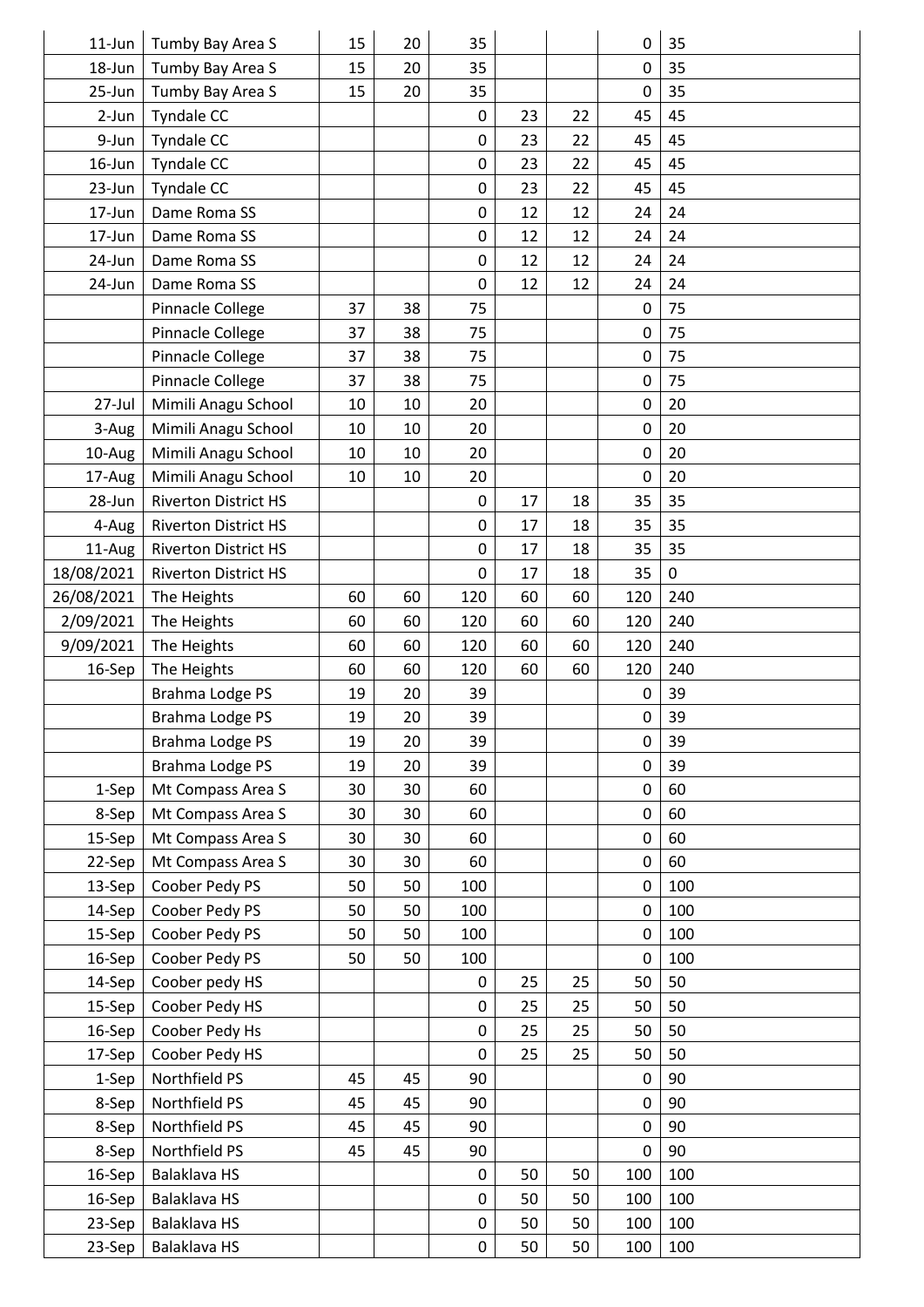| 2-Nov      | Minlaton Area School           |                |      | 0           | 22   | 22   | 44             | 44           |
|------------|--------------------------------|----------------|------|-------------|------|------|----------------|--------------|
| 9-Nov      | Minlaton Area School           |                |      | $\mathbf 0$ | 22   | 22   | 44             | 44           |
| 16/11/2021 | Minlaton Area School           |                |      | 0           | 22   | 22   | 44             | $\mathbf{0}$ |
| 23/11/2021 | Minlaton Area School           |                |      | 0           | 22   | 22   | 44             | 44           |
| 29/11/2021 | Jamestown CS                   | 13             | 13   | 26          | 19   | 18   | 37             | 63           |
| 29/11/2021 | Jamestown C S                  | 13             | 13   | 26          | 19   | 18   | 37             | 63           |
| 30-Nov     | Jamestown CS                   | 13             | 13   | 26          | 19   | 18   | 37             | 63           |
| 30-Nov     | Jamestown CS                   | 13             | 13   | 26          | 19   | 18   | 37             | 63           |
| 16-Nov     | Goodwood PS                    | 30             | 30   | 60          |      |      | 0              | 60           |
| 23-Nov     | Goodwood PS                    | 30             | 30   | 60          |      |      | 0              | 60           |
| 30-Nov     | Goodwood PS                    | 30             | 30   | 60          |      |      | 0              | 60           |
| 7-Dec      | Goodwood PS                    | 30             | 30   | 60          |      |      | $\overline{0}$ | 60           |
| 17-Nov     | Goodwood PS                    | 60             | 60   | 120         |      |      | 0              | 120          |
| 24-Nov     | Goodwood PS                    | 60             | 60   | 120         |      |      | 0              | 120          |
| 1-Dec      | Goodwood PS                    | 60             | 60   | 120         |      |      | 0              | 120          |
| 8-Dec      | Goodwood PS                    | 60             | 60   | 120         |      |      | 0              | 120          |
| 16-Nov     | <b>Christies Downs PS</b>      | 30             | 30   | 60          |      |      | 0              | 60           |
| 23-Nov     | <b>Christies Downs PS</b>      | 30             | 30   | 60          |      |      | 0              | 60           |
| 30-Nov     | <b>Christies Downs PS</b>      | 30             | 30   | 60          |      |      | 0              | 60           |
| 7-Dec      | <b>Christies Downs PS</b>      | 30             | 30   | 60          |      |      | $\mathbf 0$    | 60           |
| 16-Nov     | tatachilla Lutheran C          | 28             | 28   | 56          | 48   | 48   | 96             | 152          |
| 23-Nov     | tatachilla Lutheran C          | 28             | 28   |             | 48   | 48   | 96             | 96           |
| 30-Nov     | tatachilla Lutheran C          | 28             | 28   | 56          | 48   | 48   | 96             | 152          |
| 7-Dec      | tatachilla Lutheran C          | 28             | 28   | 56          | 48   | 48   | 96             | 152          |
| 19-Nov     | <b>Cummins Area School</b>     |                |      | 0           | 41   | 42   | 83             | 83           |
| 26-Nov     | <b>Cummins Area School</b>     |                |      | $\mathbf 0$ | 41   | 42   | 83             | 83           |
| 3-Dec      | <b>Cummins Area School</b>     |                |      | 0           | 41   | 42   | 83             | 83           |
| 10-Dec     | <b>Cummins Area School</b>     |                |      | 0           | 41   | 42   | 83             | 83           |
| 25-Nov     | Lobethal Lutheran              | 25             | 25   | 50          |      |      | 0              | 50           |
| 2-Dec      | Lobethal Lutheran              | 25             | 25   | 50          |      |      | 0              | 50           |
| 9-Dec      | Lobethal Lutheran              | 25             | 25   | 50          |      |      | 0              | 50           |
| 9-Dec      | Lobethal Lutheran              | 25             | 25   | 50          |      |      | 0              | 50           |
|            | Hackham East - Club            |                |      |             |      |      |                |              |
| 28-Oct     | Connect                        | 13             | 12   | 25          |      |      | 0              | 25           |
|            | Hackham East - Club            |                |      |             |      |      |                |              |
| 4/11/2021  | Connect                        | 15             | 13   | 26          |      |      | 0              | 0            |
|            | Hackham East - Club            |                |      |             |      |      |                |              |
| 11/11/2021 | Connect<br>Hackham East - Club | 15             | 15   | 30          |      |      | $\pmb{0}$      | 30           |
| 18/11/2021 | Connect                        | 15             | 15   | 30          |      |      | 0              | 30           |
|            | Hackham East - Club            |                |      |             |      |      |                |              |
| 25/11/2021 | Connect                        | 8              | 7    | 15          |      |      | 0              | 15           |
|            | Hackham East - Club            |                |      |             |      |      |                |              |
| 2-Dec      | Connect                        | 8              | 7    | 15          |      |      | 0              | 15           |
|            | Hackham East - Club            |                |      |             |      |      |                |              |
| 9-Dec      | Connect                        | $\overline{7}$ | 8    | 15          |      |      | $\mathbf 0$    | 15           |
|            | Total =                        | 5249           | 5197 | 10388       | 1268 | 1268 | 2536           | 12728        |

## **Ken Thompson - Information Technology Manager**